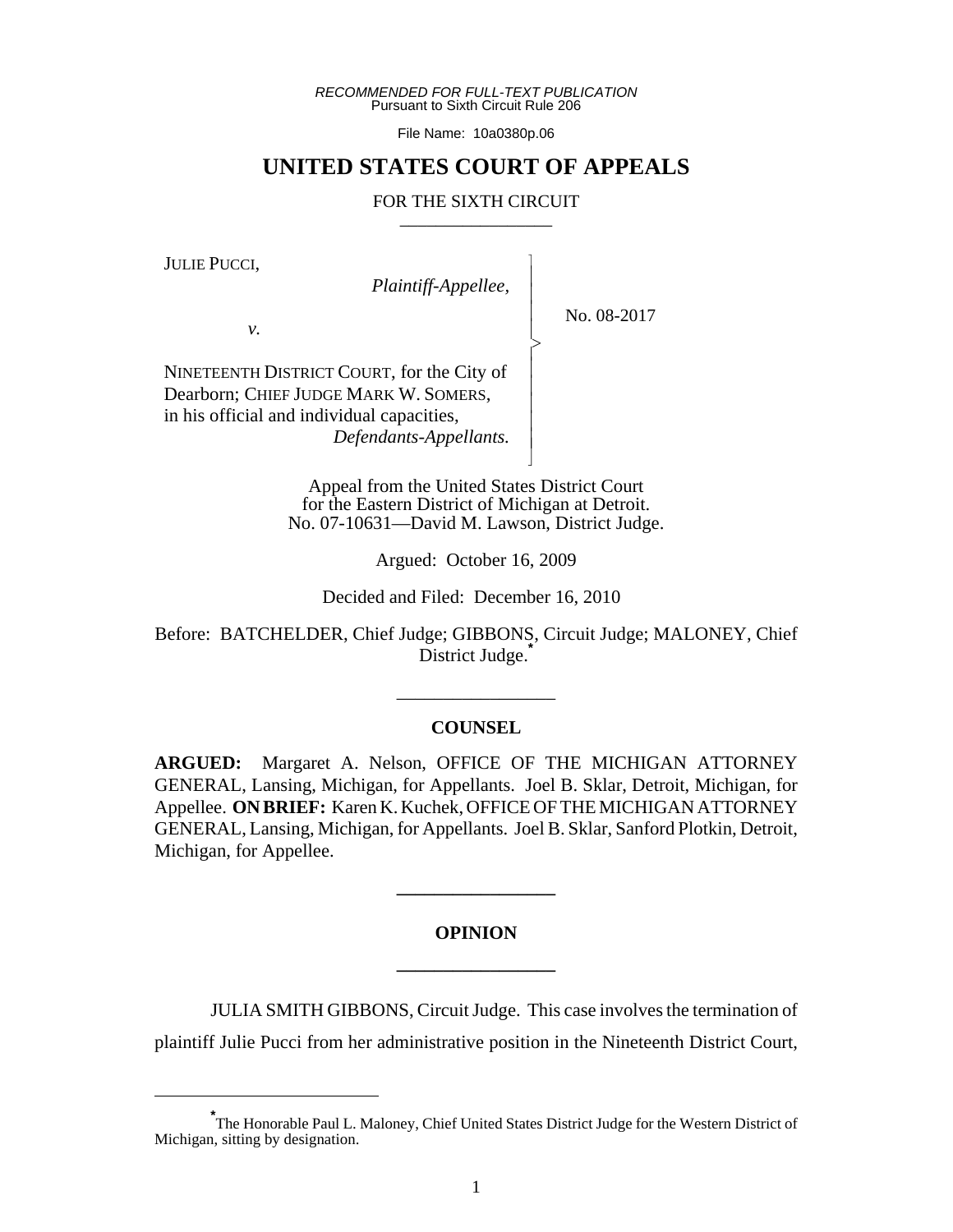a court within Michigan's state judicial system. Pucci has brought suit against both the court and Mark Somers, the court's chief judge at the time of Pucci's termination. Pucci claims that she was terminated in retaliation for her complaints to state court officials about Somers's use of religious language from the bench, in violation of her right to free speech. She also alleges her termination violated her right to due process because she had a property interest in continued court employment. The district court granted in part and denied in part the defendants' motion for summary judgment. The defendants now appeal, claiming they are entitled to sovereign immunity and that Pucci has no due process claim because she had no constitutionally cognizable interest in her continued employment. Somers also appeals on the ground that he is entitled to qualified immunity.

For reasons set forth below, we find that both defendants are entitled to immunity under the Eleventh Amendment, and we therefore reverse the district court's denial of summary judgment as to the Nineteenth District Court and Somers in his official capacity. We also find Somers is not entitled to qualified immunity with respect to Pucci's free speech and due process claims, and we therefore affirm the district court's denial of qualified immunity to Somers in his personal capacity.

I.

The Michigan Supreme Court oversees administration of Michigan's courts, and the chief justice of the Michigan Supreme Court serves as the head of the state judiciary. Mich. Comp. Laws §§ 600.152, 600.219. The Michigan Supreme Court issues rules, administrative orders, and a code of judicial conduct that affects all Michigan judges. The Supreme Court Administrative Office oversees the administration of Michigan's courts, including the Michigan unitary district court, of which the Nineteenth District Court is one division.

The Nineteenth District Court is a "third class" district court consisting of three judges and serving Dearborn, Michigan. Mich. Comp. Laws § 600.8121(4). The City of Dearborn is the court's local funding unit and "is responsible for maintaining, financing and operating the district court." Mich. Comp. Laws § 600.8103(3). Although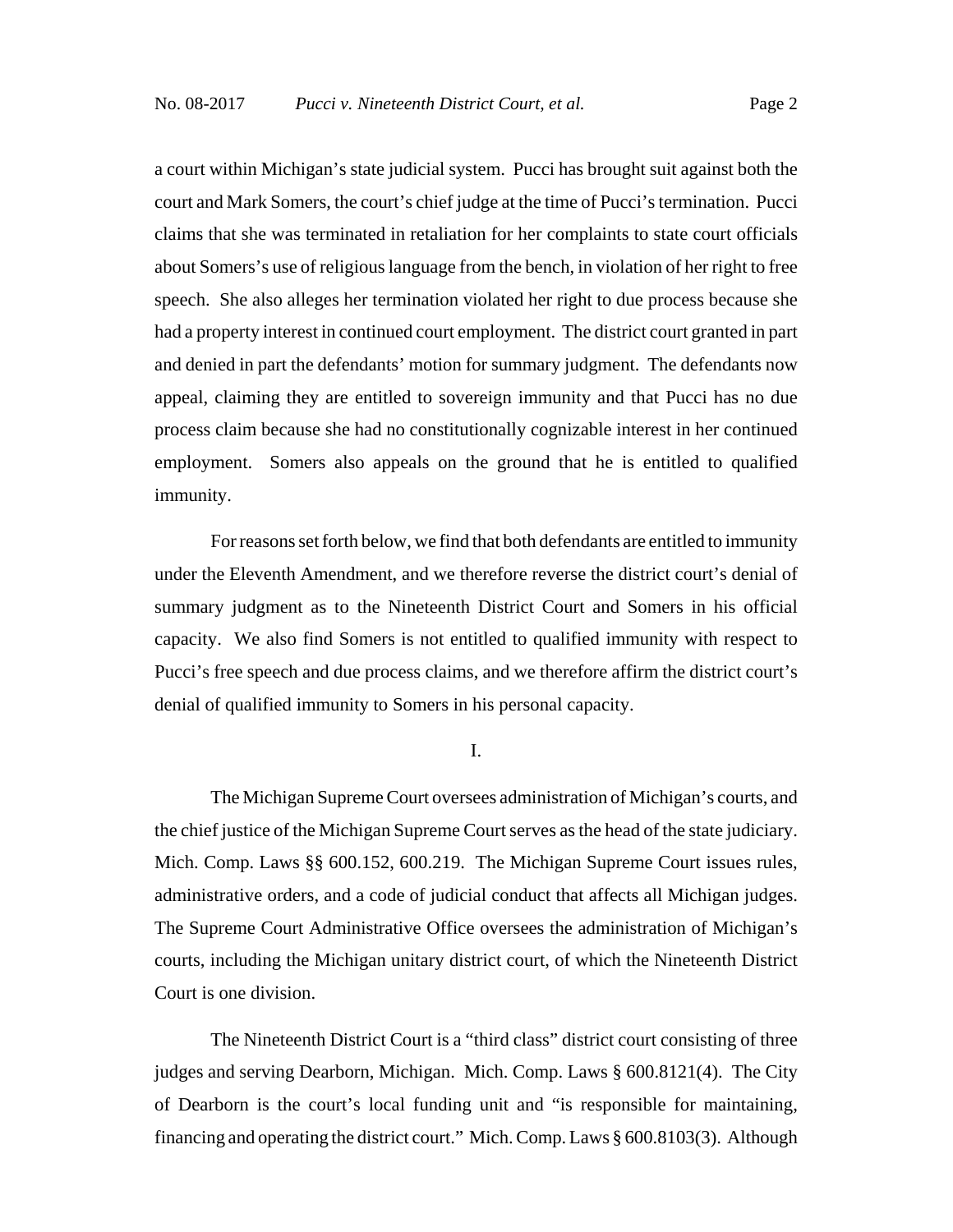the court constitutes its own administrative unit, the Michigan Supreme Court has supervisory authority over the court. *See* Mich. Comp. Laws § 600.8101(1) ("The state is divided into judicial districts of the district court each of which is an administrative unit subject to the superintending control of the supreme court."). The chief district judge, who is appointed for two-year terms by the Michigan Supreme Court, has the authority to perform all administrative duties, including hiring and firing court employees. *See* Mich. Ct. R. 8.110(B), 8.110(C)(3).

Julie Pucci began working at the Nineteenth District Court as a court typist in 1991. She was promoted to probation officer in 1991, judicial aide in 1992, clerk of the court in 1994, and assistant court administrator in 1995. The last position was reclassified in 1998 as "deputy court administrator," and Pucci held this position until she was terminated in 2006. While deputy court administrator, Pucci became romantically involved with Judge William Hultgren, a district judge on the Nineteenth District Court. The relationship began in 2001, and the two eventually began living together. The relationship apparently did not factor into the court's operations until the appellant, Mark Somers, was elected district judge.

After Somers's election in 2003, the Nineteenth District Court comprised Judges Hultgren, Somers, and Richard Wygonik. The Michigan Supreme Court declined to appoint any of these three to the position of chief district judge and instead appointed Judge Leo Foran, a judge from a neighboring district court, to that post. Foran served as chief district judge from March 2005 until January 2006, when the Michigan Supreme Court appointed Somers chief district judge.**<sup>1</sup>**

Initially, Pucci worked as deputy court administrator without incident and received good employment evaluations. In 2004, however, she lodged a complaint with her supervisor, the court administrator, regarding Somers's "practice of interjecting his personal religious beliefs into judicial proceedings and the business of the court." *Pucci*

**<sup>1</sup>** Both parties—and Foran—acknowledge that the relationship between "Hultgren and Somers was acrimonious, although it is unclear when that bitterness developed." *See Pucci v. 19th Dist. Court*, 565 F. Supp. 2d 792, 797 (E.D. Mich. 2008).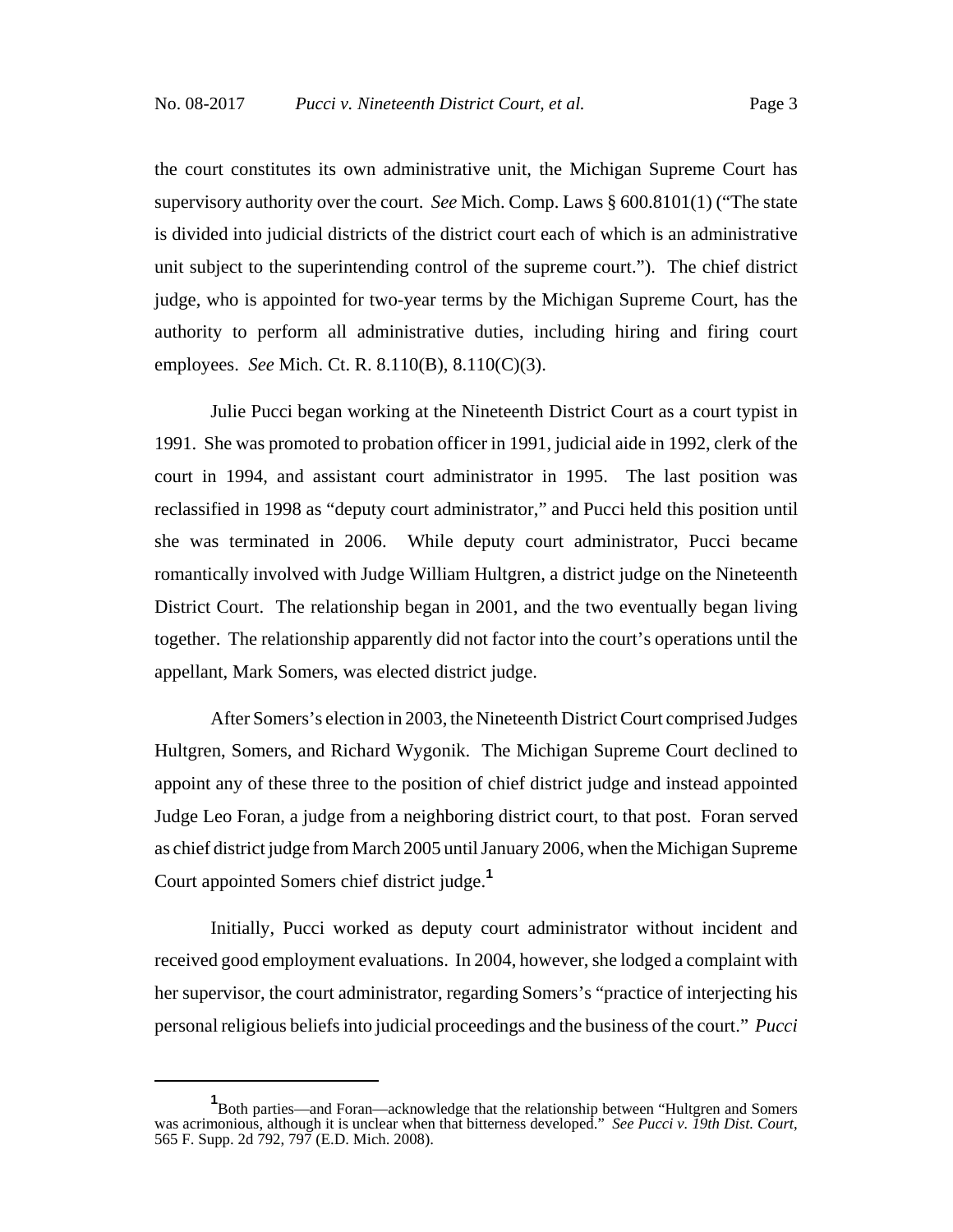*v. 19th Dist. Court*, 565 F. Supp. 2d 792, 797 (E.D. Mich. 2008). She also complained to the regional court administrator and to the State Court Administrative Officer (SCAO), which oversees the administration of Michigan's courts. Pucci was not alone in complaining. Sharon Langen, the clerk of the court, also testified that she complained to the SCAO, and another court employee filed a complaint with the state judicial tenure commission. Foran stated that, during his brief ten-month tenure as chief district judge, he received upwards of fifteen complaints from local attorneys "about Judge Somers interjecting his religious beliefs from the bench or imposing sentences based on

religion." *Id.* The record provides several examples:

Judge Somers used official court stationary on three separate occasions to send official correspondence affixing a quote from a biblical passage[;] . . . [according to Foran,] a "Muslim boy got a stiffer sentence . . . because of the fact that whatever offense he had, it happened during Ramadan[]"; [o]thers complained that Judge Somers lectured defendants about marijuana, declaring that it was the devil's weed or Satan's surge, and that he would ask litigants in court if they go to church.

*Id.* In response, the regional court administrator instructed Somers to stop using court stationary to send religious messages. Hultgren claims he told Somers that Pucci had complained about the religious statements in February 2005.

Meanwhile, Foran decided to reorganize the Nineteenth District Court's administrative structure. On March 30, 2005, he announced his intent to replace the retiring court administrator with Pucci and not fill the resulting absent deputy-courtadministrator position. Foran explained, "[Pucci] was doing the job as court administrator anyway. She was accepted, highly regarded, and respected by any attorney that ever talked to me about her and highly respected and regarded in the community at large." *Id.* Somers objected to Pucci's planned promotion, arguing that her and Hultgren's relationship created "an inherent conflict." *Id.* at 798.

Somers then began to lobby for Pucci's termination as a court employee. On March 31, 2005, Somers wrote Foran about "pointed conversations" between Somers and Hultgren regarding Pucci's potential promotion. Somers stated that Hultgren believed his relationship with Pucci should not prevent his own appointment to chief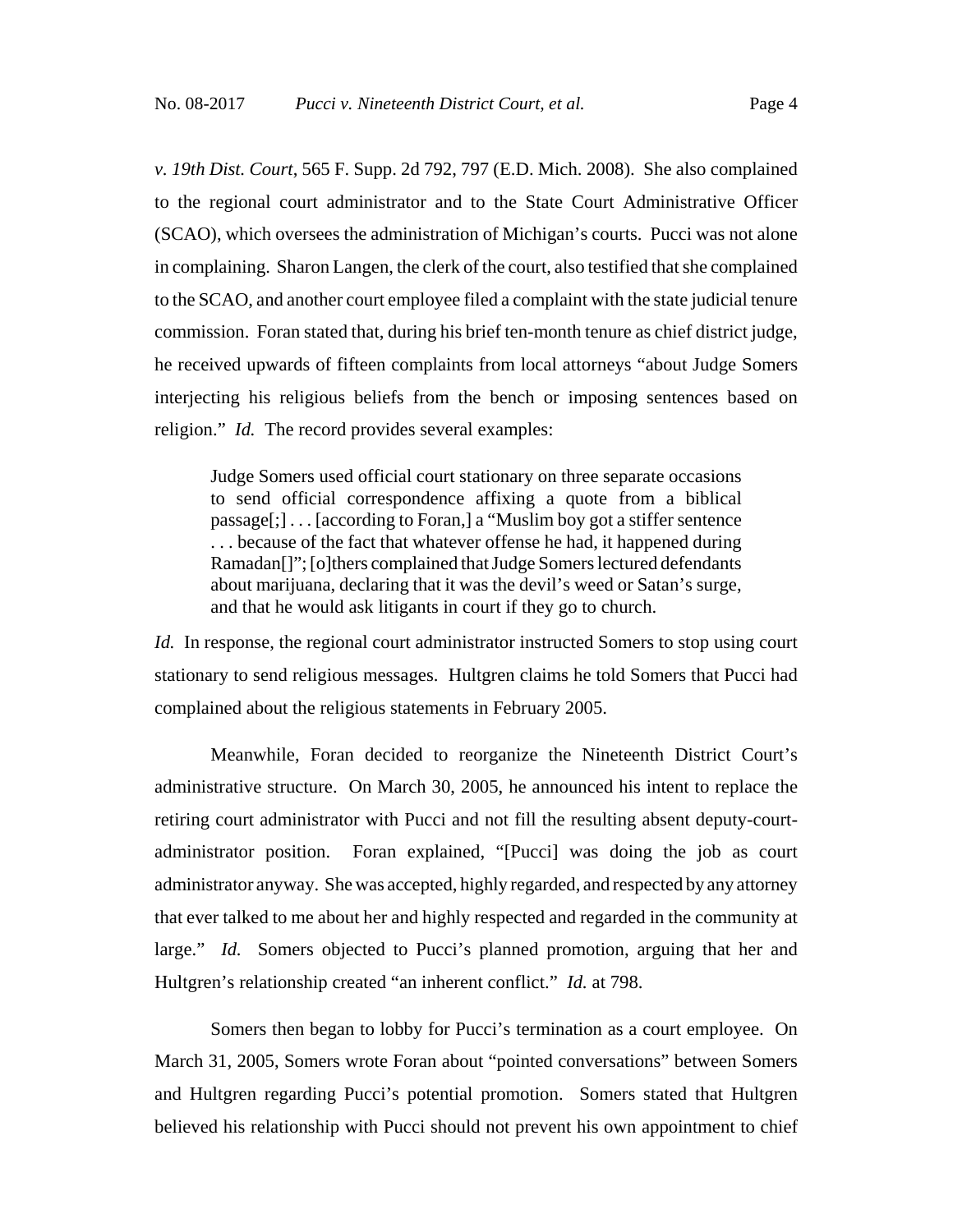judge or Pucci's planned promotion. Somers alleged, "Judge Hultgren has gone so far as to tell me that this is 'personal' to him, [and] that he will never support me for the chief judge position if I oppose Ms. Pucci's appointment to court administrator . . . ." *Id.* Somers also suggested that the Michigan Supreme Court's anti-nepotism policy should apply to Pucci's court employment and "implore[d Foran] to prevail upon [Hultgren] and explain the impossibility of his position in this matter." *Id.* Foran declined, responding that he had "informed the control unit" that Pucci would succeed the outgoing court administrator. *Id.*

Somers again objected to Pucci's appointment on April 5, 2005. Writing to his fellow Nineteenth District Court judges, he argued that "without the courtesy of consultation or discussion, Ms. Pucci's appointment is presented as a *fait accompli*. . . . [T]he integrity of this court [is] at stake." *Id.* at 799. Somers warned he would "test[] the legality of this appointment under the Supreme Court's anti-nepotism policy . . . and the Cannons [sic]." *Id.* Nine days later, he lodged a challenge with the regional court administrator, asking her to reverse Pucci's appointment. He then sent a letter to the state court administrator, Carl Gromek, seeking to rescind the appointment, remove Foran as chief judge, and amend the court's anti-nepotism policy to include "domestic partners."**<sup>2</sup>**

Pucci was appointed interim court administrator on May 5, 2005. Soon thereafter, however, Gromek sent Foran a letter, which stated:

I referred this matter to the Court, and the Justices have concluded that Ms. Julie A. Pucci's romantic partnership with Judge Hultgren is a violation of the spirit of its antinepotism rule. While the Court is of the view that Ms. Pucci may remain employed with the 19th District Court in the capacity that predated her romantic relationship with Judge Hultgren, she cannot be advanced or otherwise be advantaged after the beginning of her romantic relationship with Judge Hultgren. Accordingly, Ms. Pucci will not succeed Doyne E. Jackson as Court Administrator.

**<sup>2</sup>** The anti-nepotism policy in place at the time, Administrative Order No. 1996-11, stated: "Relatives of . . . judges or court administrators shall not be employed within the same court." "Relatives" included a variety of relationships, including spouse, but not live-in partner.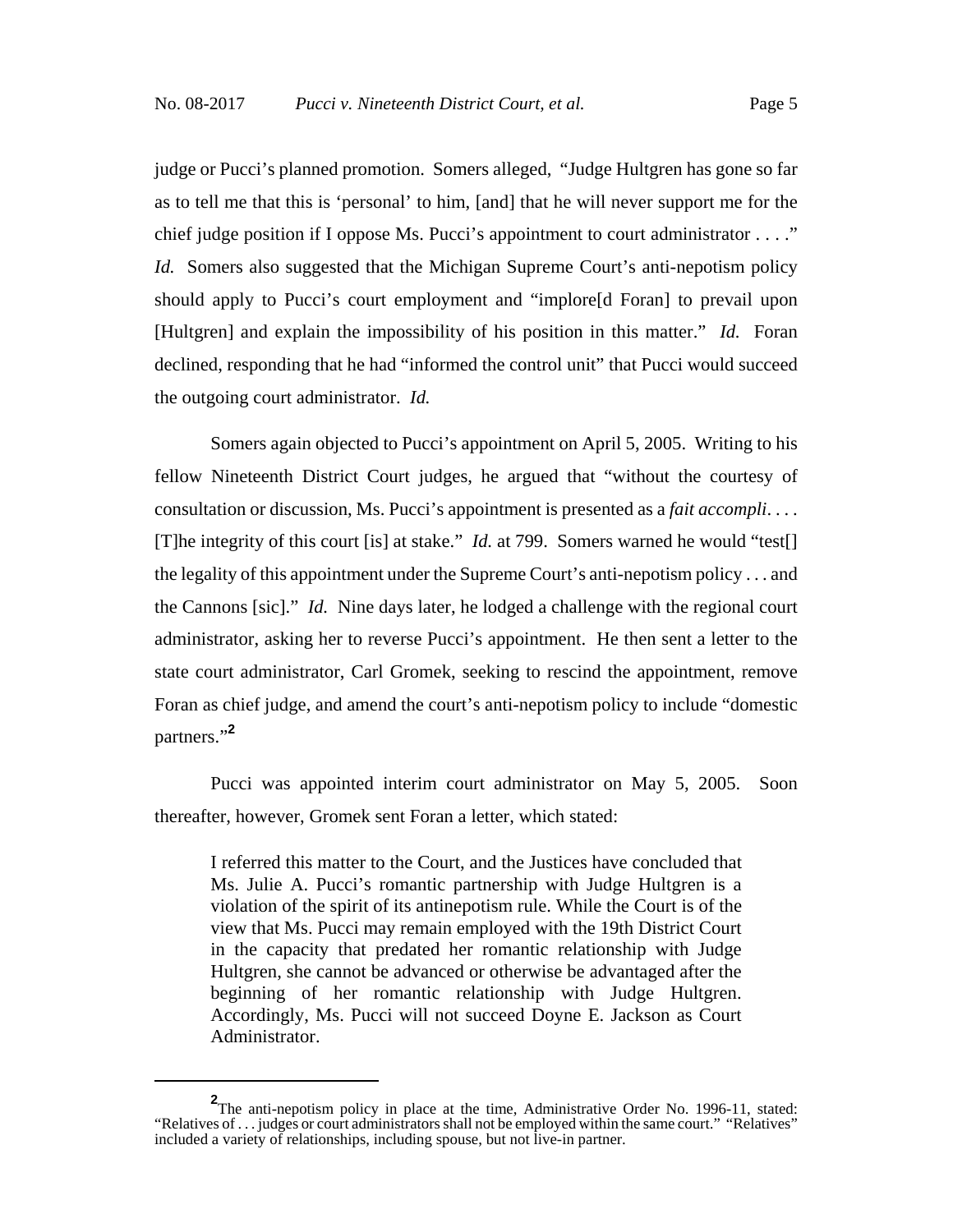*Id.* In light of the letter, Foran appointed Langen to court administrator and maintained Pucci as deputy court administrator. He did not fill the clerk of court position made vacant by Langen's elevation. This arrangement continued to Foran's satisfaction and without complaint from the court staff or community until Somers became chief district judge on January 1, 2006.

Coinciding with his elevation to chief district judge, Somers began to evaluate the performance of the administrative staff. He particularly questioned Langen's ability to fulfill her duties as court administrator. On June 12, 2006, Somers began inquiring with the regional court administer, Deborah Green, about changing the Nineteenth District Court's personnel structure. Green followed up via email on July 21, 2006:

[Y]ou might want to inquire as to when Julie [Pucci] is eligible for retirement. You asked about possible legal ramifications, and if my memory serves Dearborn has an "all or nothing" retirement system that I thought Julie was very close to vesting in. Terminating her on the eve of her vesting might be seen as suspect if she sues. If she vests it might also give you and she a graceful way out.

*Id.* at 800. Somers ignored this advice and announced his reorganization plan on October 10, 2006. Langen would return to her former position as clerk of the court as soon as a new person could fill the court administrator position.**<sup>3</sup>** The deputy court administrator position would be eliminated, and, effective January 1, 2007, Pucci would be terminated.

Pucci lost her position without a hearing or other review process following the announcement of her termination in a memorandum. She had assumed (and maintains today), however, that she could only be fired for cause. Although no longer a labor union member, Pucci never signed the "at-will" employment agreement that some other court employees signed. She claims that the Nineteenth District Court, which has no employment manual or policies, has in practice followed those of the City of Dearborn.

**<sup>3</sup>** Somers hired Gary Dodge as the next court administrator. Somers admits that Dodge's uncle is a member of Somers's Kiwanis Club. Dodge admitted that he previously worked as a court administrator in Chicago but lost his position because the judges "couldn't work with [him] anymore" and "didn't trust [him]." *Pucci*, 565 F. Supp. 2d at 801. Pucci points out that Dodge has no college degree and no experience in Michigan courts. Dodge was hired as a "just cause" employee.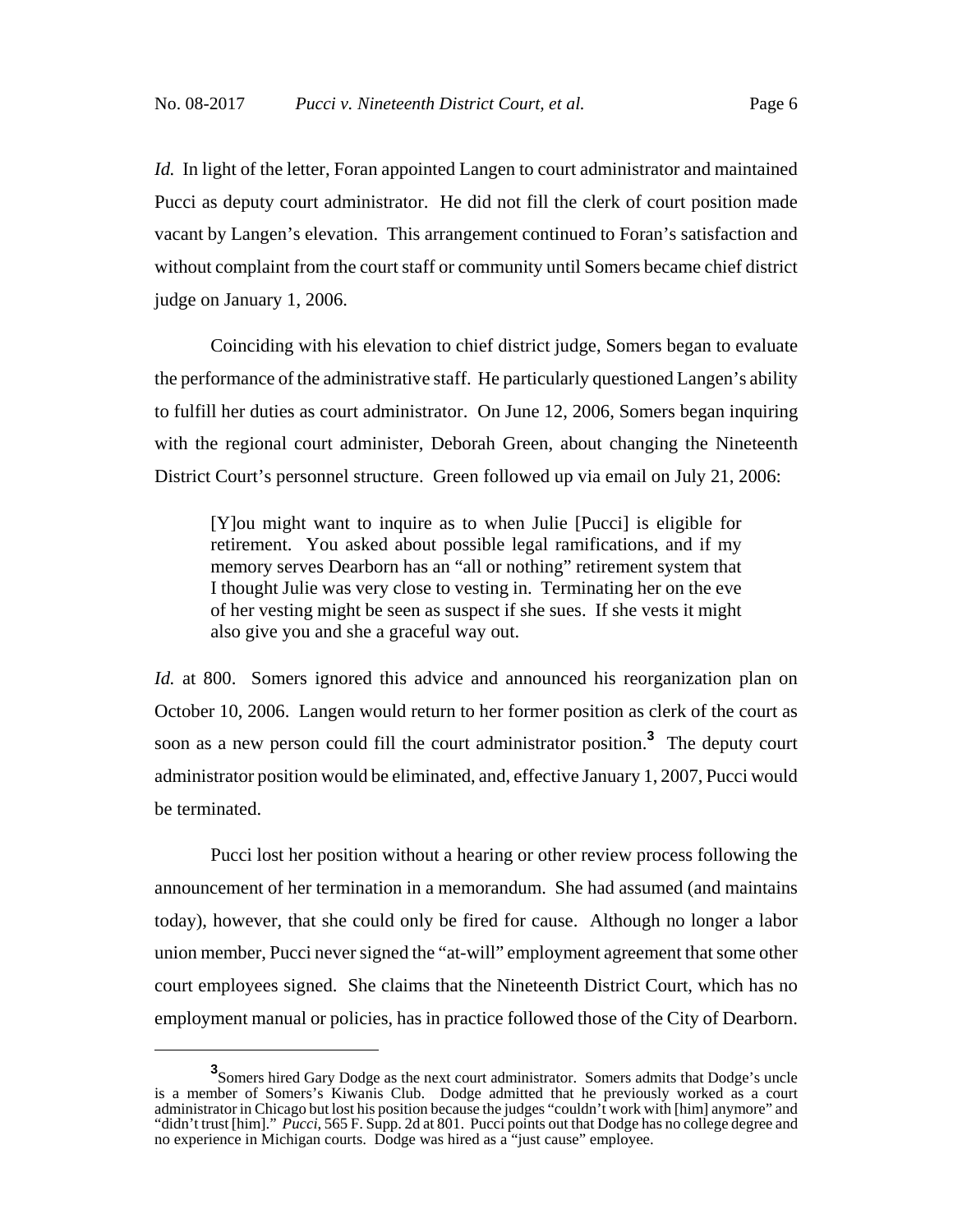Pucci also notes Dearborn's "progressive" employment policies and two prior incidents in which court employees were terminated and given generous severance packages in exchange for signing waivers of their respective employment rights.**<sup>4</sup>**

Pucci also testified that Somers told her that her termination was due to her relationship with Hultgren and not due to budgetary concerns.<sup>5</sup> Somers denies any illegal motive in his termination of Pucci. His stated reasons for Pucci's firing are "dissatisfaction with her job performance" and the implementation of "the same organizational plan that was already in the works under Judges Foran and Hultgren before the Michigan Supreme Court intervened with regard to Ms. Pucci's promotion." *Pucci*, 565 F. Supp. 2d at 801 (internal quotation marks omitted). Foran disagreed and testified that he thought Somers terminated Pucci for personal reasons and because of her unmarried relationship with Hultgren.

On February 12, 2007, Pucci filed suit against Somers, the Nineteenth District Court, and the City of Dearborn. She alleged a 42 U.S.C. § 1983 violation of her due process rights; claims of religious, marital-status, and sex discrimination under the Elliott-Larsen Civil Rights Act, Mich. Comp. Laws § 37.2101 *et seq.*; and a claim of discrimination in violation of The Whistleblowers' Protection Act, Mich. Comp. Laws § 15.361 *et seq*. Pucci subsequently amended her complaint twice,**<sup>6</sup>** adding a First Amendment retaliation claim under § 1983 and a similar claim under the Elliot-Larsen Civil Rights Act. The defendants filed a motion for summary judgment on all counts, and the parties stipulated to the dismissal of the marital-status discrimination claim and to the dismissal of all claims against the City of Dearborn.

**<sup>4</sup>** Somers declined Pucci's request for a severance package. He initially offered to compensate Pucci for half of her sick days, but rescinded the offer once Pucci took a position with the City of Dearborn.

**<sup>5</sup>** Additionally, Pucci claims that her position, deputy court administrator, was never eliminated and that Somers instructed human resources on January 19, 2007, not to eliminate the "Deputy Court Administrator" classification at that time.

**<sup>6</sup>** In its order and opinion on the defendants' motion for summary judgment, the district court ordered Pucci to file a third amended complaint "to clarify her free speech retaliation claim." Pucci did so, but that complaint is not before us on appeal. We address only the claims raised in the second amended complaint and addressed by the district court's opinion. *See Pucci*, 565 F. Supp. 2d at 811.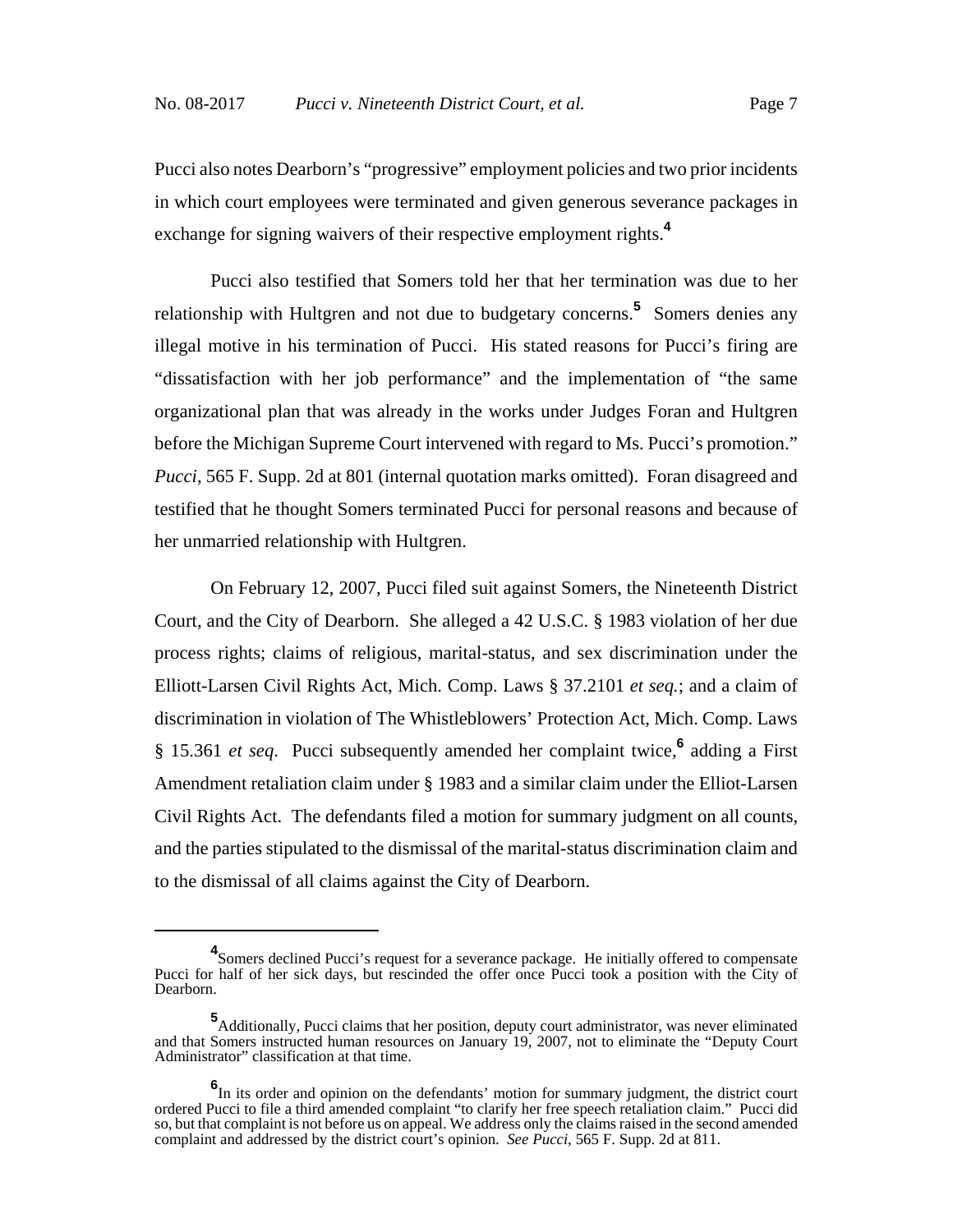The district court rejected the defendants' argument that the Eleventh Amendment provides the Nineteenth District Court and Somers in his official capacity with immunity from Pucci's federal § 1983 claims. It concluded that because the City of Dearborn, as the Nineteenth District Court's local funding unit, is liable for any money judgment against the defendants, the court is not a state entity entitled to state sovereign immunity. *Pucci*, 565 F. Supp. 2d at 803–05. The district court also found that Pucci raised sufficient evidence of retaliation and due process violations to survive summary judgment. *Id.* at 808, 810. The defendants filed a timely interlocutory appeal challenging the district court's denials of sovereign and qualified immunity.

#### II.

This court reviews a district court's grant of summary judgment *de novo*. *Equitable Life Assurance Soc'y v. Pope*, 143 F.3d 1013, 1015 (6th Cir. 1998). Summary judgment is appropriate when "the pleadings, the discovery and disclosure materials on file, and any affidavits show that there is no genuine issue as to any material fact and that the movant is entitled to judgment as a matter of law." Fed. R. Civ. P.  $56(c)(2)$ . A genuine issue of material fact exists if a reasonable juror could return a verdict for the nonmoving party. *Anderson v. Liberty Lobby, Inc.*, 477 U.S. 242, 248 (1986). To survive summary judgment, the nonmoving party must "come forward with specific facts showing that there is a genuine issue for trial." *Matsushita Elec. Indus. Co. v. Zenith Radio Corp.*, 475 U.S. 574, 587 (1986) (citation and quotation marks omitted). All evidence and reasonable inferences "must be viewed in the light most favorable to the party opposing the motion." *Id.* at 587 (citation and quotation marks omitted).

#### III.

States and the federal government "possess[] certain immunities from suit in state and federal courts." *Ernst v. Rising*, 427 F.3d 351, 358 (6th Cir. 2005) (*en banc*). "This immunity flows from the nature of sovereignty itself as well as the Tenth and Eleventh Amendments to the United States Constitution and applies to claims against a State by citizens of the same State, claims against a State by citizens of another State, and actions against state officials sued in their official capacity for money damages." *Barachkov v.*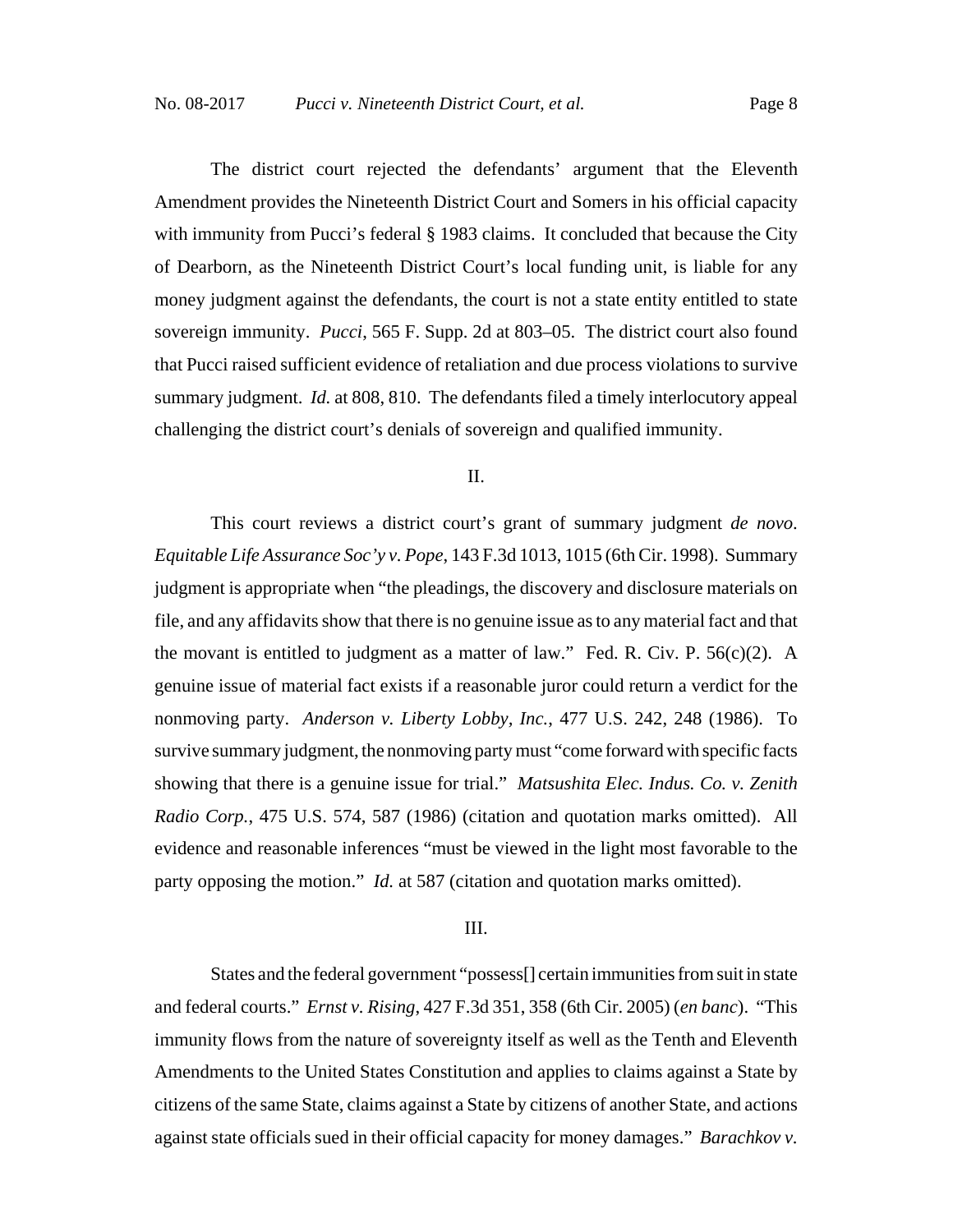*41B Dist. Court*, 311 F. App'x 863, 866–67 (6th Cir. 2009) (quoting *Ernst*, 427 F.3d at 358) (internal quotation marks omitted). However, this sovereign immunity does not extend to an entity that is not an "arm of the state," including municipal and county entities, or "if the lawsuit is filed against a state official for purely injunctive relief enjoining the official from violating federal law." *Ernst*, 427 F.3d at 358 (citations omitted); *see also Lowe v. Hamilton Cnty. Dep't of Job & Family Servs.*, 610 F.3d 321, 325 (6th Cir. 2010).

This court has laid out the factors that courts should consider when determining, for sovereign-immunity purposes, "whether an entity is an 'arm of the State' on the one hand or a 'political subdivision' on the other." *See Ernst*, 427 F.3d at 359. Those factors are:

(1) the State's potential liability for a judgment against the entity; (2) the language by which state statutes and state courts refer to the entity and the degree of state control and veto power over the entity's actions; (3) whether state or local officials appoint the board members of the entity; and (4) whether the entity's functions fall within the traditional purview of state or local government.

*Id.* (citing *Hess v. Port Auth. Trans-Hudson Corp.*, 513 U.S. 30, 44, 45, 51 (1994)); *see also Lowe*, 610 F.3d at 325. Relying on the "potential liability" factor as the "most important factor," the district court found that because Dearborn would be financially liable for any judgment against the Nineteenth District Court, sovereign immunity was inappropriate. *Pucci*, 565 F. Supp. 2d at 804–05. The district court declined to follow two prior opinions from the United States District Court for the Eastern District of Michigan holding that Michigan's district courts are an arm of the state and entitled to sovereign immunity because those decisions did not give adequate weight to the financial-liability factor. *See id.* at 803–04 (discussing *Englar v. 41B Dist. Court*, Nos. 04-cv-73977/04-cv-73957, 2006 WL 2726986 (E.D. Mich. Sept. 22, 2006), *aff'd in part and rev'd in part, sub nom. Barachkov v. 41B Dist. Court*, 311 F. App'x 863 (6th Cir. 2009), *and Geller v. Washtenaw County*, No. 04-72947, 2005 WL 3556247 (E.D. Mich.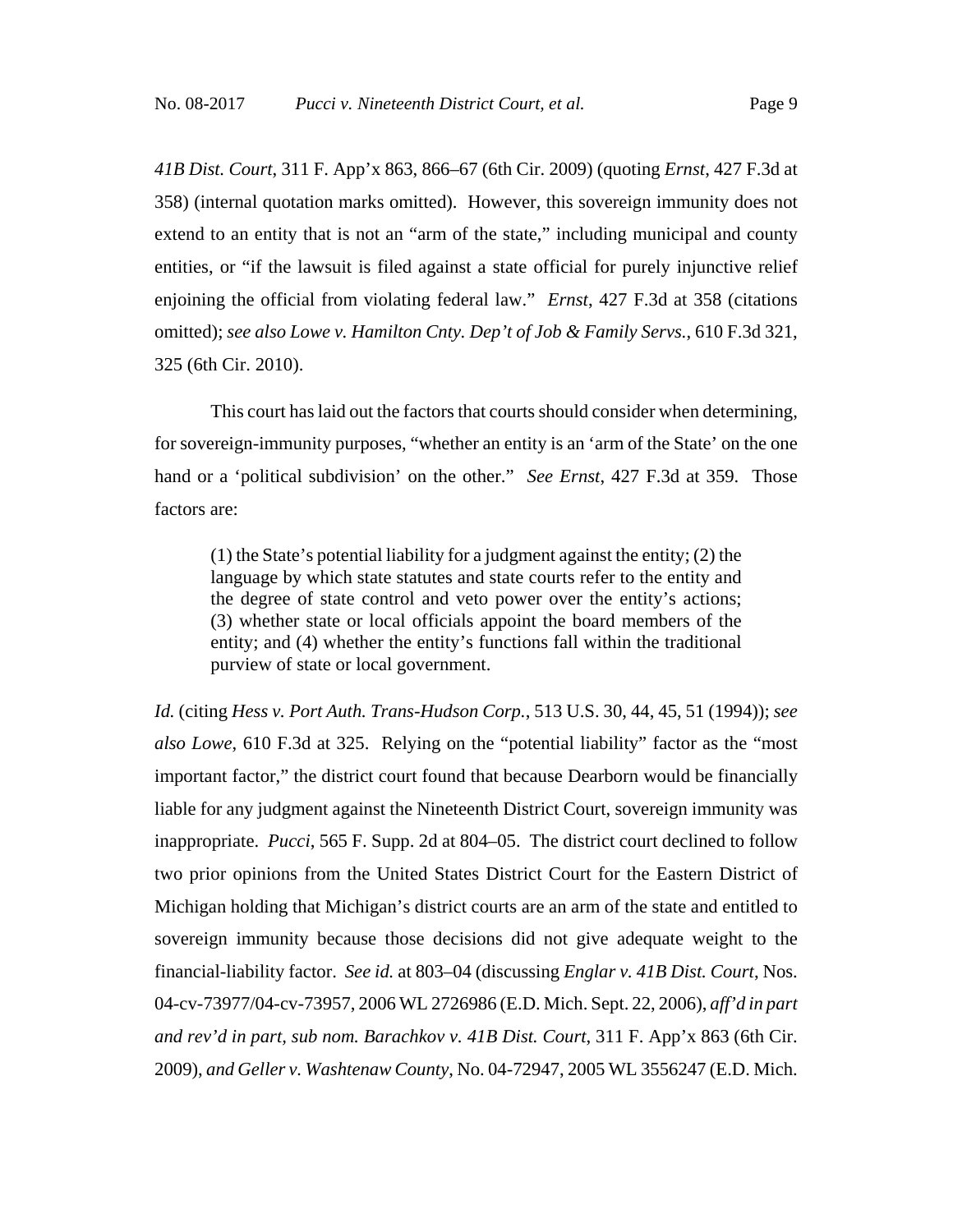Dec. 29, 2005)).<sup>7</sup> Since the district court issued its opinion, federal district courts in Michigan have found that sovereign immunity attaches to two other Michigan courts—one district and the other circuit. *See Dolan v. City of Ann Arbor*, 666 F. Supp. 2d 754, 760–65 (E.D. Mich. 2009) (finding the Fifteenth District Court entitled to qualified immunity); *Borghese v. Autman*, No. 1:09-CV-651, 2009 WL 3498798, at \*1 (W.D. Mich. Oct. 26, 2009) (finding without discussion that the family division of the Seventeenth Circuit Court is entitled to sovereign immunity); *see also Turppa v. Cnty. of Montmorency*, — F. Supp. 2d —, 2010 WL 2813208, at \*1 (E.D. Mich. July 14, 2010) (noting that "there is some degree of probability that the probate court is immune from suit as an arm of the state" (citations omitted)).

In concluding that potential financial liability is the only determinative factor—or the near-determinative factor—in establishing whether a state court is an arm of the state for purposes of Eleventh Amendment sovereign immunity, the district court strayed from the appropriate analysis of taking the other factors into account. In the case of Michigan's trial-level district courts, the other three factors far outweigh the fact that local funding units such as Dearborn may bear the financial repercussions of a lawsuit filed against a district court, its judges, or its employees.**<sup>8</sup>**

This court, *en banc*, has clarified that "[w]hile there can be little doubt that the state-treasury inquiry will *generally* be the most important [factor], it also seems clear

**<sup>7</sup>** The United States District Court for the Western District of Michigan had also by this time found that "Michigan district courts are entitled to sovereign immunity because they also serve as Michigan's 'adjudicative voice,' are authorized under the Michigan Constitution, were created by the will of the Michigan Legislature, and are subject to the supervision of the Michigan Supreme Court." *Evans v. Raines*, No. 1:05-cv-623, 2006 WL 2244139, at \*4 (W.D. Mich. Aug. 4, 2006) (citations omitted) (finding a hybrid district-circuit court to be entitled to sovereign immunity).

**<sup>8</sup>** It is not certain that Dearborn would bear the ultimate cost of any judgment against the Nineteenth District Court. *See Barachkov*, 311 F. App'x at 867–68; *see also Cameron v. Monroe Cnty. Probate Court*, 579 N.W.2d 859, 861 (Mich. 1998) (noting that the plaintiffs "received \$25,000 from the state of Michigan" to satisfy a judgment in their favor against a state probate court); *Dolan*, 666 F. Supp. 2d at 760–63 (determining that it was unclear whether the city would be liable for a judgment against Michigan's Fifteenth District Court). *But see Lowe*, 610 F.3d at 325–26 (rejecting the argument that state indemnification of a political subdivision's obligation to pay judgments against it means that the state is "potentially liable" under the first factor of the four-factor test). As an aside, the district court in this case recently upheld sanctions against the defendants for failing to arbitrate in good faith because they failed to include a Dearborn official with authority to accept a settlement agreement in the arbitration discussions. *See Pucci v. 19th Dist. Court*, 2009 WL 596196, at \*6–8 (E.D. Mich. Mar. 6, 2009). Arbitration failed because the City of Dearborn rejected the settlement agreement worked out by the parties.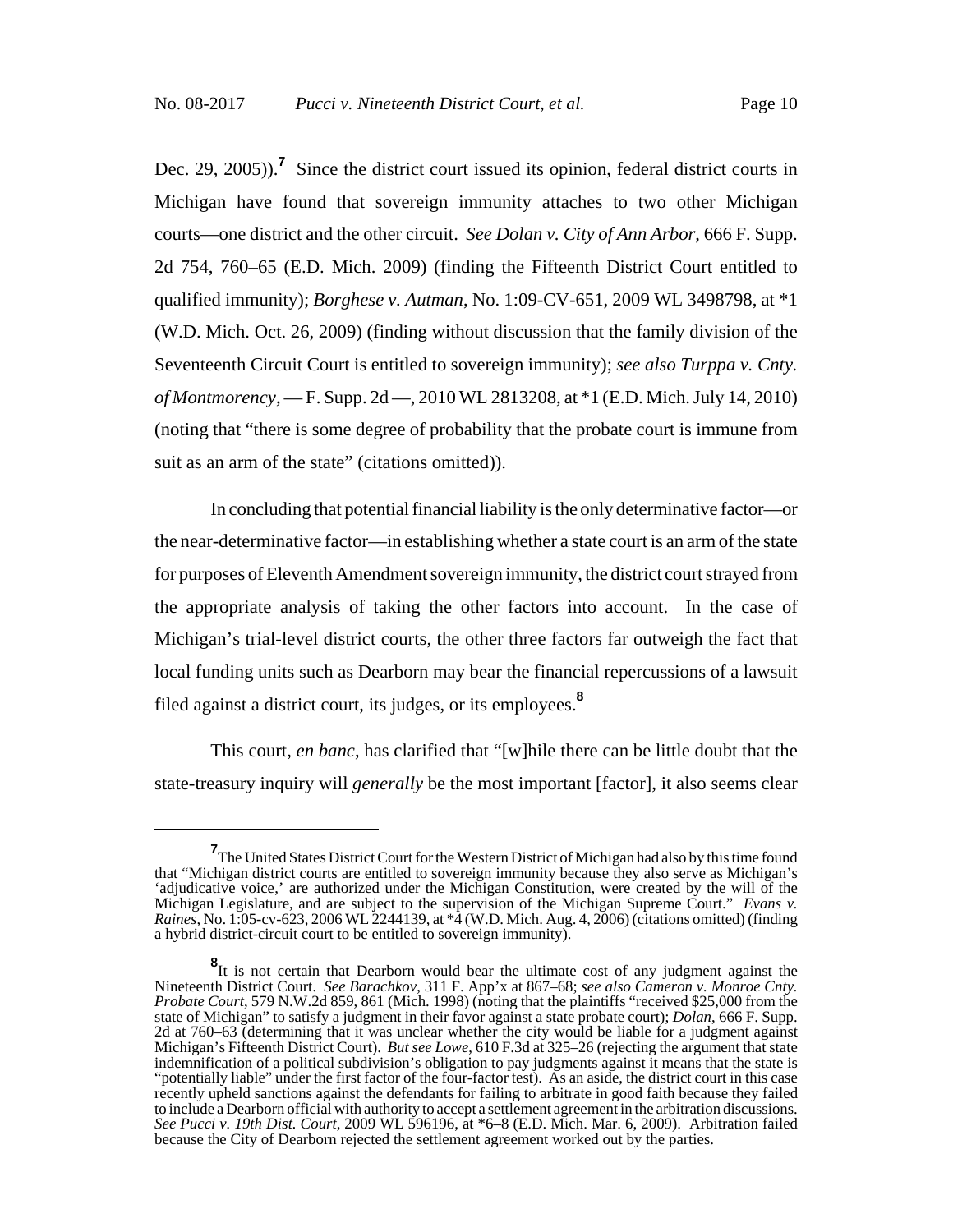that it is not 'the sole criterion for determining whether an agency is a state entity for sovereign immunity purposes.'" *Ernst*, 427 F.3d at 364 (quoting *S.J. v. Hamilton County*, 374 F.3d 416, 421 (6th Cir. 2005)) (*en banc*) (emphasis added). Our need to inquire beyond the issue of financial liability relates back to the Supreme Court's emphasis that the Eleventh Amendment incorporates "twin reasons" for granting states sovereign immunity: the desire not to infringe either a state's purse or its dignity. *See Hess v. Port Auth. Trans-Hudson Corp.*, 513 U.S. 30, 47 (1994). Sovereign immunity, therefore, "does not exist solely in order to prevent federal-court judgments that must be paid out of a State's treasury; it also serves to avoid the indignity of subjecting a State to the coercive process of judicial tribunals at the instance of private parties." *Seminole Tribe v. Florida*, 517 U.S. 44, 58 (1996) (citation and internal quotation marks omitted); *see also Hess*, 513 U.S. at 39 (recognizing that the Eleventh Amendment "emphasizes the integrity retained by each State in our federal system"). Therefore, in certain cases—such as the one before us here—the last three factors may demonstrate that an entity is an arm of the state entitled to sovereign immunity despite the fact that political subdivisions and not the State are potentially liable for judgments against the entity.

This case would not be the first instance in which we have declared that a district court's sovereign-immunity analysis focusing only on the financial-liability factor is deficient. In *Barachkov*, we reversed the district court's determination that a Michigan district court is not entitled to sovereign immunity based solely on the grounds that the state is not liable for judgments against the court and remanded the case to the district court to "undertake an analysis of the other three factors." 311 F. App'x at 868–69. In fact, the partial dissent in *Barachkov* undertook that analysis and would have found that 41B District Court is entitled to sovereign immunity. *See id.* at 873–74 (Batchelder, J., concurring in part and dissenting in part). Following the lead of *Barachkov*'s partial dissent, an analysis of *Ernst*'s three other arm-of-the-state factors with respect to the Nineteenth District Court compels a finding that Michigan's district courts, including the Nineteenth District Court, are arms of the state for sovereign-immunity purposes.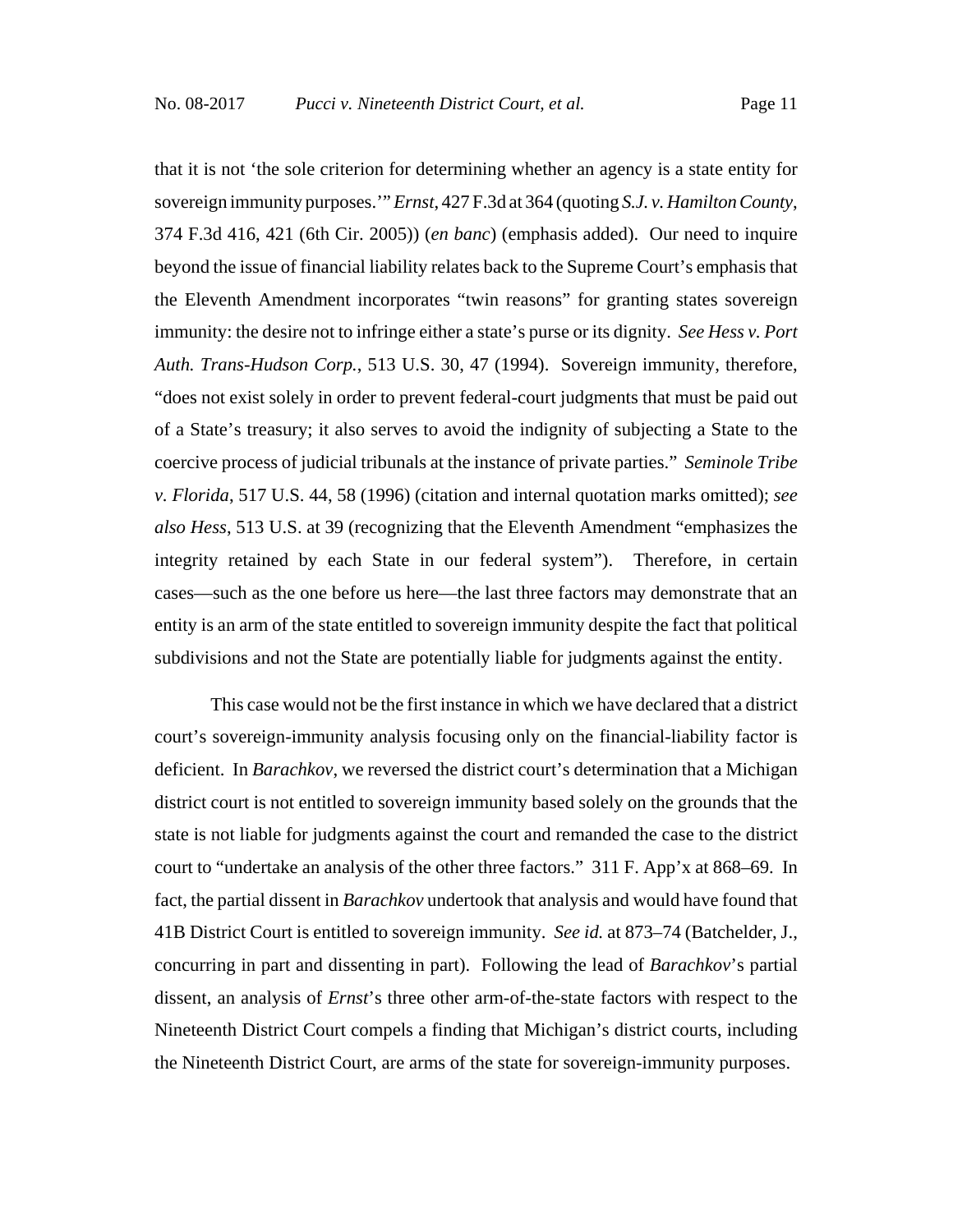The Michigan Constitution unquestionably establishes a unified state judicial system, of which the Nineteenth District Court is a subdivision, under the control and administration of the Michigan Supreme Court. Thus, the second factor identified in *Ernst*—"the language by which state statutes and state courts refer to the entity and the degree of state control and veto power over the entity's actions"—favors granting sovereign immunity. *Ernst*, 427 F.3d at 359.

Michigan's Constitution vests the state's judicial power "*exclusively in one court of justice* which shall be divided into one supreme court, one court of appeals, one trial court of general jurisdiction known as the circuit court, one probate court, and courts of limited jurisdiction *that the legislature may establish*," Mich. Const. art. VI, § 1 (emphasis added), and vests in the Supreme Court "general superintending control *over all courts*," Mich. Const. art. VI, § 4 (emphasis added). Additionally, state statutes establish "judicial districts of the district court each of which is *an administrative unit subject to the superintending control of the supreme court*." Mich. Comp. Laws § 600.8101(1) (emphasis added); *see also* Mich. Comp. Laws § 600.822l (granting "full authority and control [in district judges] *subject to the supervision of the supreme court*" (emphasis added)). Thus it is the *state* legislature that establishes and defines the authority of the district courts, and it is the *state* supreme court that exercises supervisory and administrative control over those district courts. The local funding units have no such influence.

The Michigan Supreme Court has repeatedly affirmed the unitary nature of the state's judicial power and the Michigan Supreme Court's exclusive role as supervisor and administrator of all of the subunits of that "one court" system. The Michigan Supreme Court held: "Despite the complications of the trial court environment, the case law, taken as a whole, has come to strongly affirm that the *fundamental and ultimate responsibility for all aspects of court administration, including operations and personnel matters within the trial courts, resides within the inherent authority of the judicial branch* [of the State of Michigan]." *Judicial Attorneys Ass'n v. State*, 586 N.W.2d 894, 897 (Mich. 1998) (emphasis added). Thus, "[t]he judicial branch is constitutionally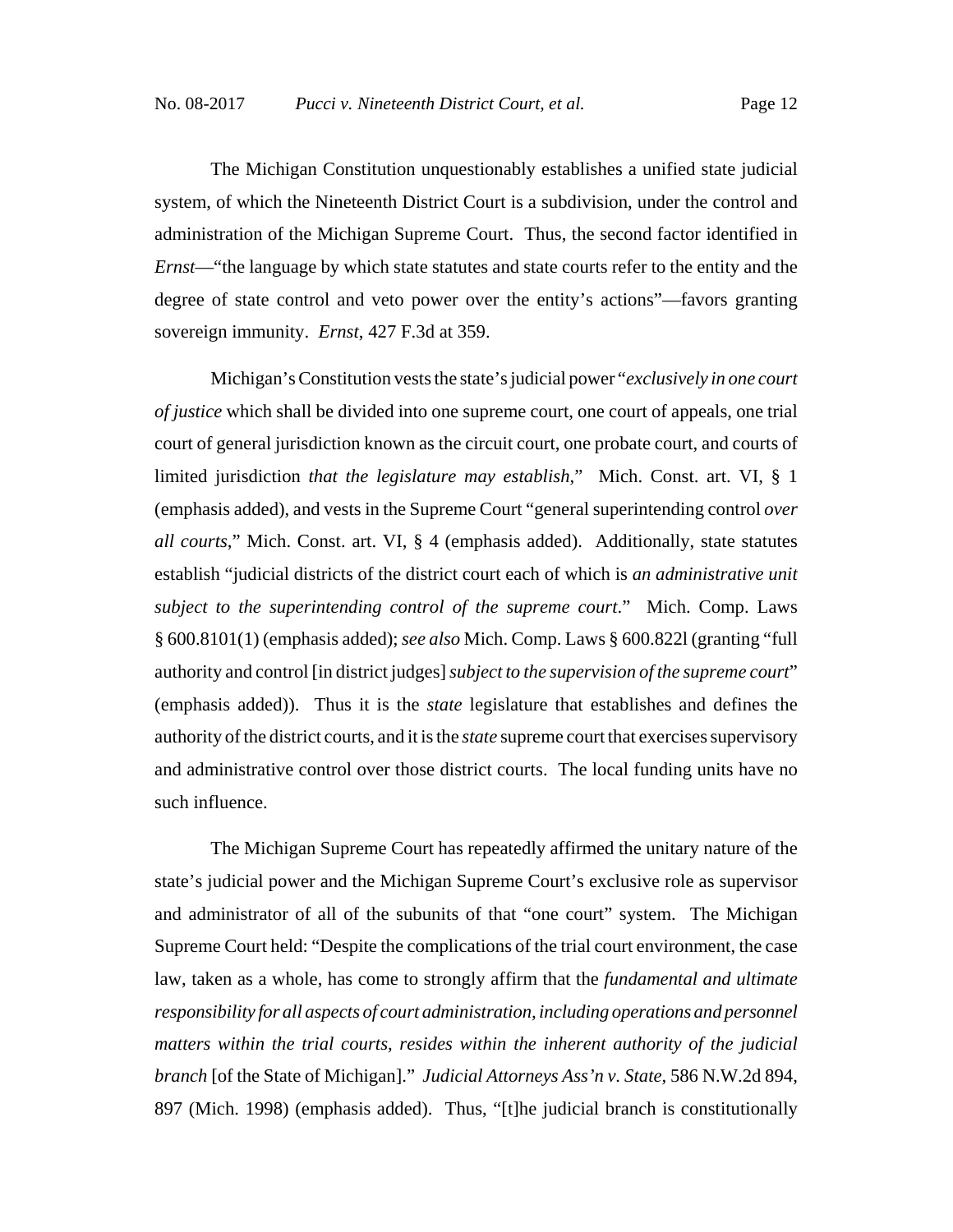accountable for the operation of the courts and for those who provide court services." *Id.* at 899. Additionally, "the expenses of justice *are incurred for the benefit of the State* and only charged against the counties in accordance with old usage, as a proper method of distributing the burden." *Grand Traverse Cnty. v. State*, 538 N.W.2d 1, 9 (Mich. 1995) (quoting *Stowell v. Jackson Cnty. Bd. of Supervisors*, 23 N.W.2d 557, 558 (Mich. 1885)) (emphasis added). Given these circumstances, there can be no doubt that all of Michigan's courts, including those trial-level courts funded by local funding units, are part of one, unified judicial branch of the state.<sup>9</sup> Consequently, just as the Michigan Supreme Court is an arm of the state, so is its Nineteenth District Court.

In addition to state control over the administration of the Nineteenth District Court, there is also considerable state control over judicial officers' appointments to the Nineteenth District Court. Consequently, *Ernst*'s third factor—"whether state or local officials appoint the board members of the entity"—also urges granting sovereign immunity. *See Ernst*, 427 F.3d at 359. The City of Dearborn oversees the employment of the Nineteenth District Court's staff,**<sup>10</sup>** but the city has no control over the selection and removal of the three judges that occupy its bench or the appointment of employees of the SCAO, which is the administrative arm of the Michigan Supreme Court. Although Michigan's district judges are elected, "[i]f a vacancy occurs in the office of district judge, the governor shall appoint a successor to fill the vacancy . . . [and] the person appointed by the governor shall be considered an incumbent for purposes of this act." Mich. Comp. Laws § 168.467m(1).

State officials—not local officials—also control the removal of district judges. The governor of Michigan, "on a concurrent resolution of two-thirds of the members

<sup>&</sup>lt;sup>9</sup> Consistent with the unitary nature of Michigan's judicial power, the Nineteenth District Court is itself only a subdivision of the "one district court" of Michigan. *See Judges of 74th Judicial Dist. v. Cnty. of Bay*, 190 N.W.2d 219, 224 (Mich. 1971) ("Michigan has but one district court. For the administration of the district court, the state is divided into judicial districts.").

**<sup>10</sup>**Even the extent of the local funding unit's authority over court staff is not unchallenged. In *Judicial Attorney's Association*, the Michigan Supreme Court "declared unconstitutional a number of Michigan statutory provisions that designated the local funding unit, and not the State, as the employer of Michigan circuit, district, and probate court employees." *Dolan*, 666 F. Supp. 2d at 761 n.8 (citing *Judicial Attorneys Ass'n*, 586 N.W.2d at 899).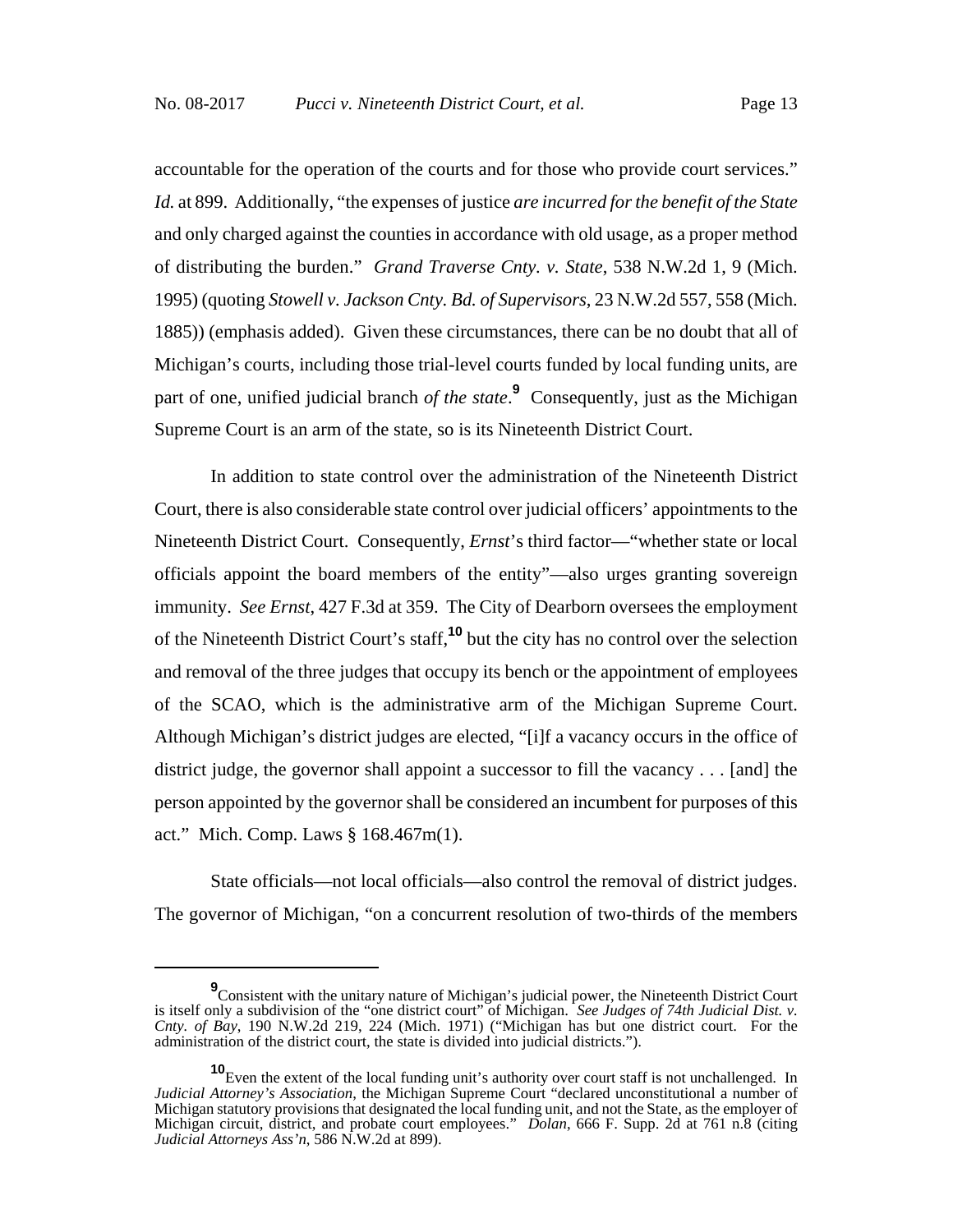elected to and serving in each house of the [state] legislature," may remove a judge "for reasonable cause, which is not sufficient ground for impeachment." Mich. Const. art. VI, § 25; *see also* Mich. Comp. Laws § 168.467l. Additionally, a majority of Michigan's House of Representatives has the power to impeach any judge or justice "for corrupt conduct in office or for crimes or misdemeanors," and any such impeached judicial officer shall be removed from office with a two-thirds concurring resolution by the Senate. Mich. Const. art. XI, § 7. The Michigan Supreme Court also may remove judicial officers for a broad range of reasons:

On recommendation of the judicial tenure commission, the supreme court may censure, suspend with or without salary, retire or remove a judge for conviction of a felony, physical or mental disability which prevents the performance of judicial duties, misconduct in office, persistent failure to perform his duties, habitual intemperance or conduct that is clearly prejudicial to the administration of justice.

Mich. Const. art. VI, § 30(2).

The State of Michigan, therefore, through its governor, legislature, and supreme court, exercise considerable control over the removal—and even appointment—of district court judges. The local funding units, conversely, do not. Consequently, the third *Ernst* factor heavily favors granting sovereign immunity.

The State's authority to establish a single, unified judicial body has long been recognized in our federal system. *See Erie R.R. Co. v. Tompkins*, 304 U.S. 64, 78–79 (1938) ("[T]he constitution of the United States . . . recognizes and preserves the autonomy and independence of the [S]tates . . . in their judicial departments."). Consequently, the fourth *Ernst* factor—"whether the entity's functions fall within the traditional purview of state or local government"—also strongly suggests that sovereign immunity should attach to Michigan's district courts because their functions fall exclusively within the traditional purview of a State's judicial branch. *See Ernst*, 427 F.3d at 359. The Nineteenth District Court was established pursuant to Michigan's constitutional provision vesting the "judicial power of the state . . . in one court of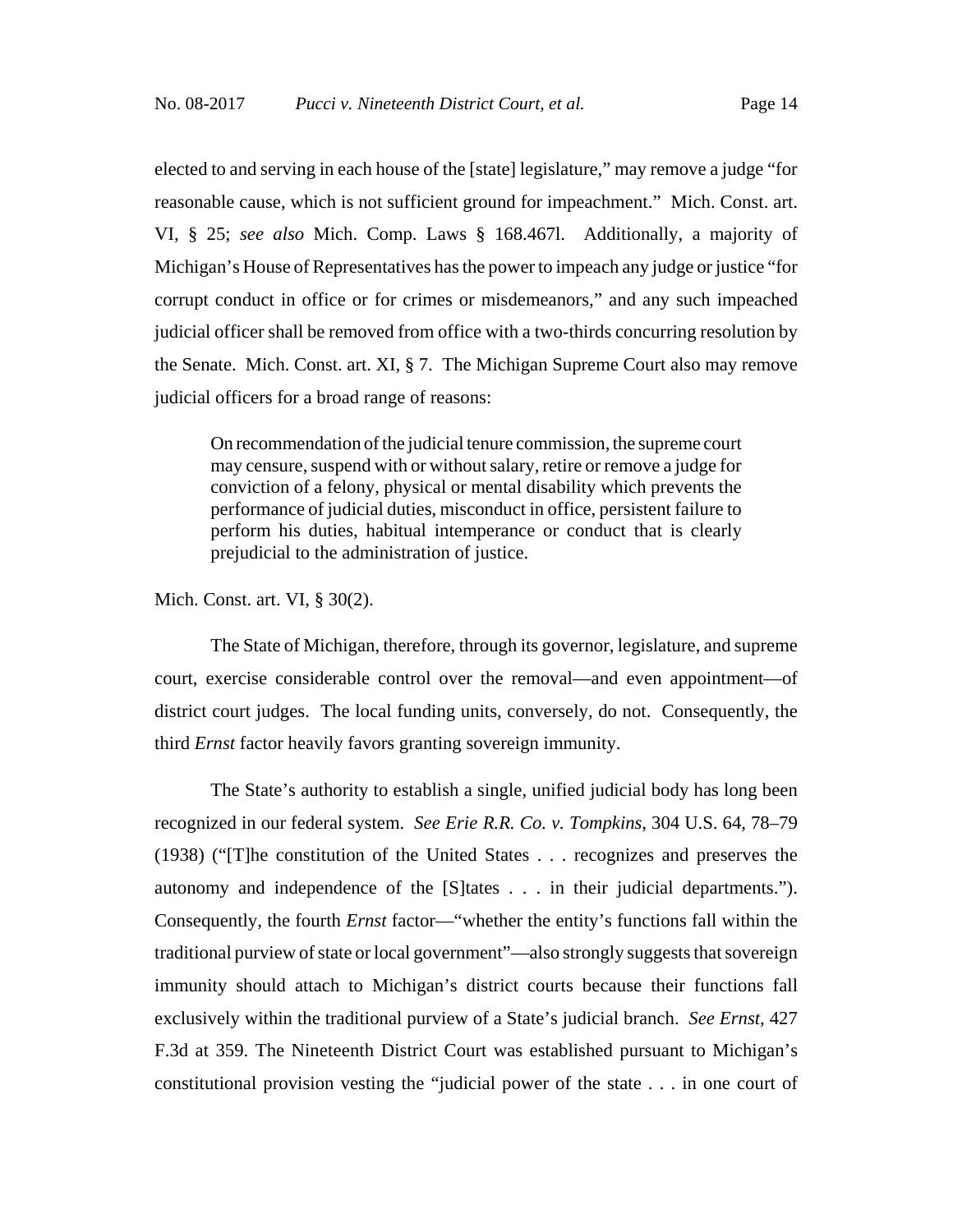justice." Mich. Const. art. VI, § 1. Such language could not make clearer that this entity operates as part of an authority historically reserved to the State.

Our inquiry into the "traditional purview" of state government stems from the importance of dignity in the origins of our sovereign immunity doctrine; if the agency in question carries out a long-recognized state function, it is a particular affront to a state to subject this agency to suit. We have previously recognized that "[c]onsiderations of dignity are particularly relevant in a suit against a state court, which is the 'adjudicative voice' of the State itself." *Barachkov*, 311 F. App'x at 868. This respect for a state's dignity in Eleventh Amendment immunity analysis "is particularly true in the context of a court system that . . . is mandated by the state constitution to be uniform and to be supervised by one supreme court." *S.J.*, 374 F.3d at 421–22 (discussing Ohio's unified court system); *see also Barachkov*, 311 F. App'x at 868 (quoting same in connection with Michigan's 41B District Court). As noted above, Michigan's state constitution explicitly vests "the judicial power of the state . . . in one court of justice," headed by one supreme court with "general superintending control over all courts." Mich. Const. art. VI, §§ 1, 4. Our concern for the dignity of the state, therefore, also counsels in favor of granting sovereign immunity here.

Looking at these sovereign-immunity factors together, the importance of local funding units' potential liability is outweighed by the integrated role of Michigan's district courts within the state judiciary (as provided for by Michigan's Constitution and statutes), the degree of supervision and control that the Michigan Supreme Court and legislature exercise over those courts, the role of state actors in appointing and removing district court judicial officers, and the traditional state function the Nineteenth District Court carries out. The Nineteenth District Court (as with Michigan trial-level district courts generally) is entitled to the immunity protections of the Eleventh Amendment, and all federal claims against it must be dismissed. As an officer of the Nineteenth District Court, Somers also is entitled to sovereign immunity from all federal claims against him in his official capacity seeking damages and retrospective relief.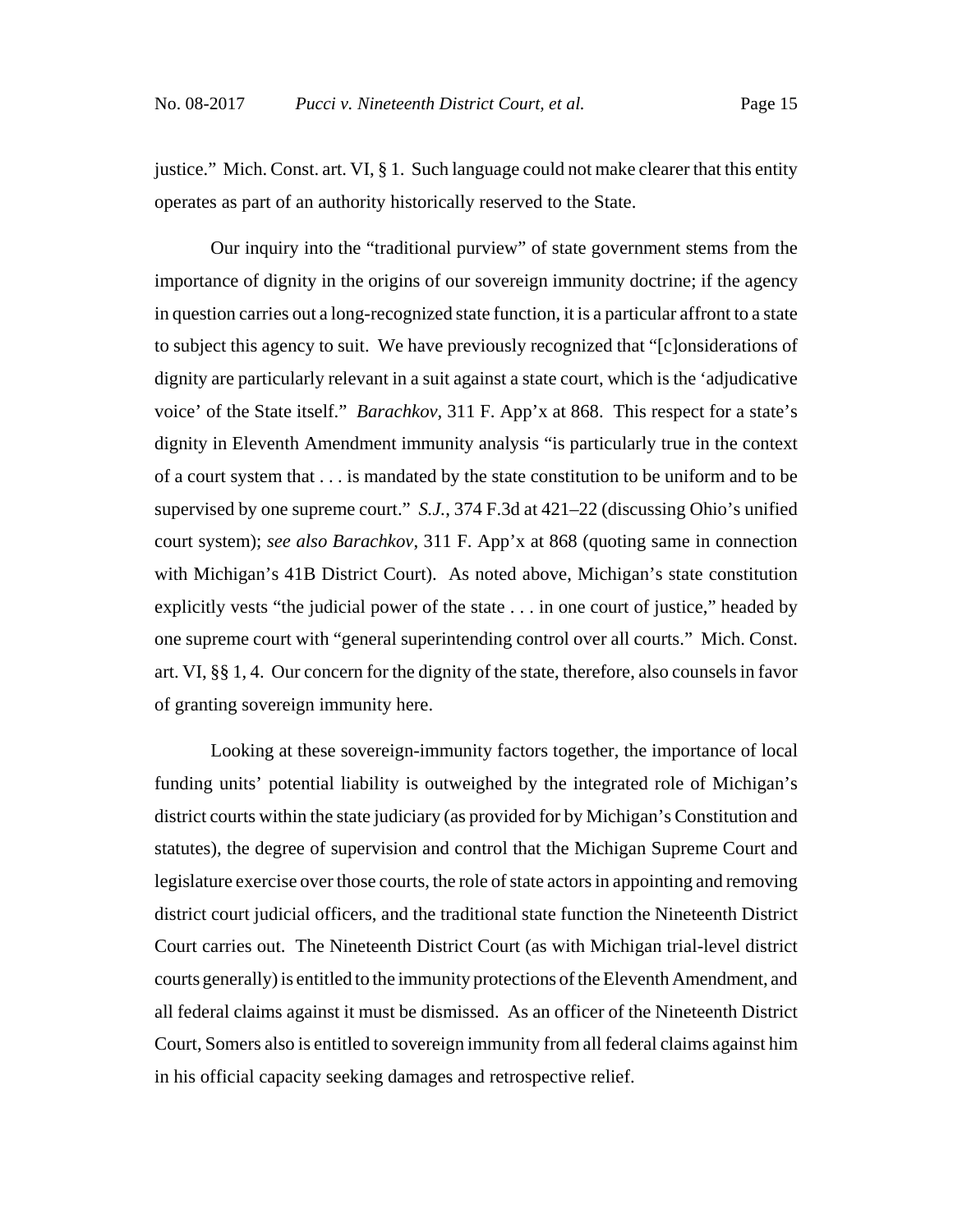#### IV.

Although Somers is entitled to sovereign immunity in his official capacity with respect to damages and retrospective relief, the sovereign-immunity doctrine does not bar Pucci's suit against Somers in his individual capacity, *see Ecclesiastical Order of the Ism of Am., Inc. v. Chasin*, 845 F.2d 113, 116 (6th Cir. 1988), or against him in his official capacity with respect to declaratory and injunctive relief, *see Thomson v. Harmony*, 65 F.3d 1314, 1320–21 (6th Cir. 1995). Somers argues that he is nonetheless immune from suit because he is entitled to qualified immunity against both Pucci's due process and retaliation claims.

"The doctrine of qualified immunity protects government officials 'from liability for civil damages insofar as their conduct does not violate clearly established statutory or constitutional rights of which a reasonable person would have known.'" *Pearson v. Callahan*, 129 S. Ct. 808, 815 (2009) (quoting *Harlow v. Fitzgerald*, 457 U.S. 800, 818 (1982)). "[A] defendant enjoys qualified immunity on summary judgment unless the facts alleged and the evidence produced, when viewed in the light most favorable to the plaintiff, would permit a reasonable juror to find that (1) the defendant violated a constitutional right; and (2) the right was clearly established" at the time of the defendant's allegedly unconstitutional conduct. *Aldini v. Johnson*, 609 F.3d 858, 863 (6th Cir. 2010) (citation and internal quotation marks omitted). Somers has claimed qualified immunity as to both Pucci's due process and retaliation claims. We analyze each in turn.

#### A.

In *Silberstein v. City of Dayton*, our court considered a procedural due process claim similar to the one raised by Pucci here. 440 F.3d 306 (6th Cir. 2006). The court's opinion and framework lends itself to Pucci's due process claim, and we therefore follow its approach.**<sup>11</sup>**

**<sup>11</sup>**Since *Silberstein*, the Supreme Court has clarified that this approach is not mandatory; courts are not mandated to address each prong of qualified immunity in any particular order. *Pearson v. Callahan*, 129 S. Ct. 808, 818 (2009). In certain cases, however, the approach will still lend clarity.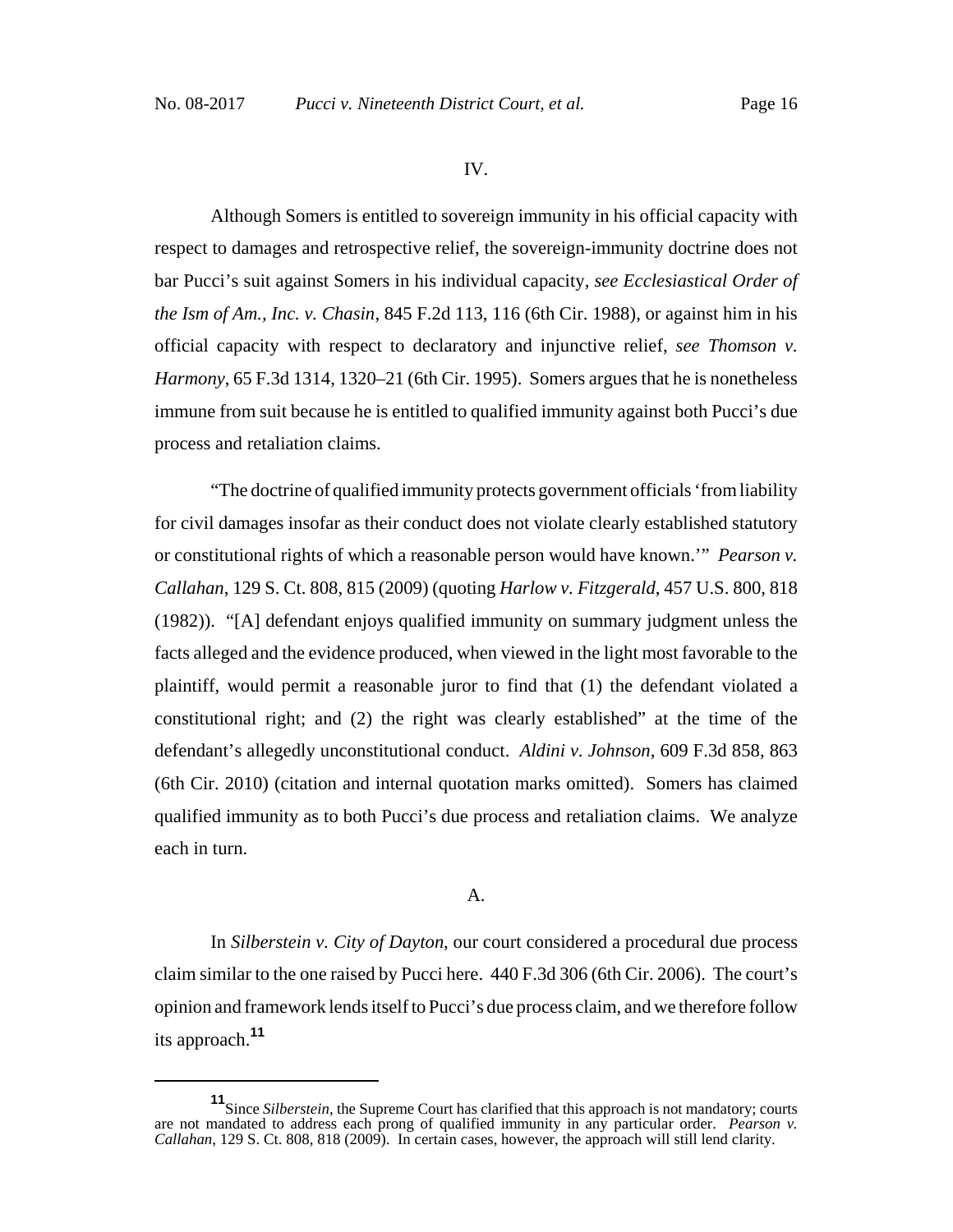1.

The first prong of the qualified immunity analysis asks whether a constitutional violation has occurred, that is, whether "a violation could be made out on a favorable view of the parties' submissions." *Saucier v. Katz*, 533 U.S. 194, 201 (2001). In the context of Pucci's due process claim, this inquiry has two subparts: first, whether Pucci had a property interest that entitled her to due process protection, and, second, what level of process was due. *See Logan v. Zimmerman Brush Co.*, 455 U.S. 422, 428 (1982); *Silberstein*, 440 F.3d at 311.

Governmental employees may have a property interest in continued employment, in which case they must be afforded due process before being discharged. *See Cleveland Bd. of Educ. v. Loudermill*, 470 U.S. 532, 538 (1986). These property interests are created by a source independent of federal law, such as state law. *Women's Med. Prof'l Corp. v. Baird*, 438 F.3d 595, 611 (6th Cir. 2006) (noting the question of whether a constitutionally protected property interest exists is often a question of state law); *Bailey v. Floyd Cnty. Bd. of Educ.*, 106 F.3d 135, 141 (6th Cir. 1997) ("The existence of a property interest depends largely on state law."). In this case, therefore, we look to Michigan state law to determine whether Pucci had a property interest.

Michigan law generally presumes that employment relationships are "at-will" arrangements; at-will employees, in turn, have no property interest in their continued employment. *Lytle v. Malady*, 579 N.W.2d 906, 910–11 (Mich. 1998) (noting the "strong presumption of employment at will" under Michigan law). Parties may overcome this presumption and show employment was under a "just cause" arrangement in one of three ways:

(1) proof of a contractual provision for a definite term of employment or a provision forbidding discharge absent just cause; (2) an express agreement, either written or oral, regarding job security that is clear and unequivocal; or (3) a contractual provision, implied at law, where an employer's policies and procedures instill a legitimate expectation of job security in the employee.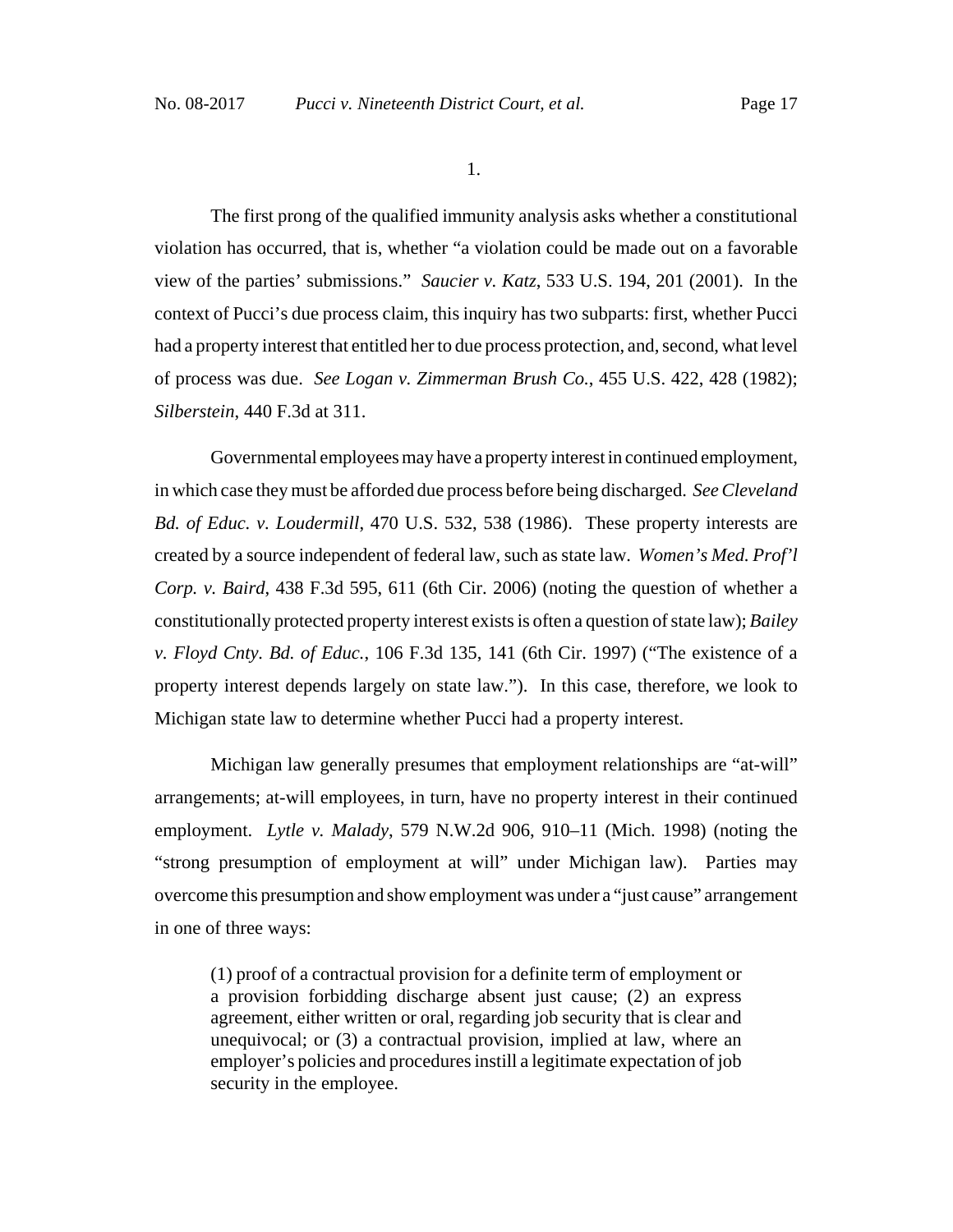*Id.* at 911 (quotations omitted). Should Pucci overcome this presumption and prove she was a "just cause" employee, under Michigan law she would possess constitutionally protected property interest in her employment. *Loudermill*, 470 U.S. at 541; *see also Silberstein*, 440 F.3d at 311. In contrast, should she be considered an at-will employee, she would have no constitutionally protected property interest. *See Bishop v. Wood*, 426 U.S. 341, 345–47 (1976) (noting that because the petitioner "held his position at the will and pleasure of the city," his discharge did not deprive him of a constitutionally protected property interest).

The parties disagree as to whether Pucci has successfully rebutted the at-will presumption, and Somers points to evidence that Pucci was in fact an at-will employee. Some evidence that Pucci in fact may have been an at-will employee does not necessarily defeat Pucci's claim of a constitutional interest at the summary judgment stage, however. "If . . . the defendant disputes the plaintiff's version of the story, the defendant must nonetheless be willing to concede the most favorable view of the facts to the plaintiff for purposes of the [qualified immunity] appeal." *Morrison v. Bd. of Trs. of Green Tp.*, 583 F.3d 394, 400 (6th Cir. 2009) (internal quotation marks omitted). As the *Saucier* Court noted, the inquiry at the qualified immunity stage is whether "a violation could be made out" when the record is "[t]aken in the light most favorable to the party asserting the injury," not whether the plaintiff has actually satisfied his burden. 533 U.S. at 201.

As the district court found, Pucci has offered evidence indicating the Michigan court system voluntarily adopted protocols and procedures that instilled in Pucci a valid "expectation of continued employment" under Michigan state law. *Pucci v. 19th Dist. Court*, 565 F. Supp. 2d 792, 808 (E.D. Mich. 2008). Taken in the light most favorable to the plaintiff, the record suggests that Pucci had a property interest in her continued employment, such that termination without any process would have violated the Fourteenth Amendment. The district court's rejection of Somers's claim that Pucci lacked a property interest was therefore proper.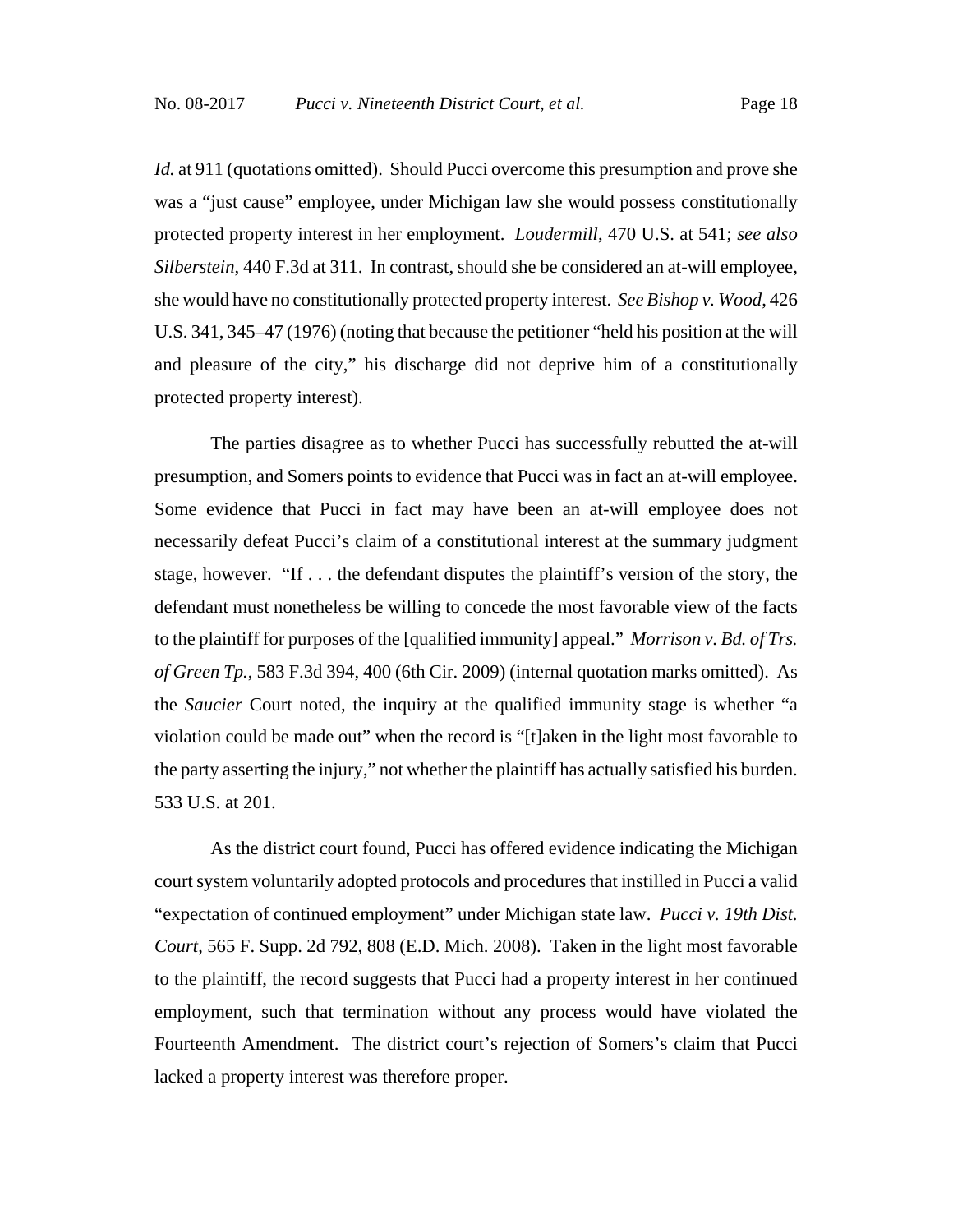Because a reasonable jury could find that Pucci had a constitutionally protected interest in her continued employment, the second prong of a procedural due process inquiry determines what process Pucci was due. "For a public employee with a property interest in continued employment, due process includes 'a pre-termination opportunity to respond, coupled with post-termination administrative procedures.'" *Silberstein*, 440 F.3d at 315 (quoting *Loudermill*, 470 U.S. at 547–48). The parties in this case "do not dispute that the plaintiff was not provided with any pretermination procedural process." *Pucci*, 565 F. Supp. 2d at 808. Therefore, if Pucci did have a constitutionally protected property interest in her continued employment, her right to due process was violated.

Because the facts read in the light most favorable to Pucci permit the inference that she had a protected property interest in continued employment and received no process before dismissal, Pucci's due process claim survives the first prong of the qualified immunity analysis.**<sup>12</sup>**

# 2.

If a constitutional violation can be found, the second prong of a qualified immunity analysis examines "whether the right was clearly established" at the time of the deprivation. *Saucier*, 533 U.S. at 201. Obviously, if Pucci is ultimately found to have a property interest in her employment, her right to at least some pretermination process was clearly established. Since she received no process, Somers is not entitled to qualified immunity. We recognize that ultimately the precise process due may be an issue in this case. Indeed, Pucci argues that the Nineteenth District Court, of its own accord, implicitly adopted the safeguards afforded to Dearborn civil servants. We leave it to the district court to resolve this issue if it becomes necessary and for now conclude only that a complete absence of process does violate a clearly established right, assuming that a determination is made that Pucci had a property interest in continued employment.

**<sup>12</sup>**Pucci has not proved a property interest in her continued employment as a matter of law. As the district court noted, the plaintiff has simply "created an issue of fact whether, by implicitly adopting these policies—even voluntarily, and in a non-contractual manner—the court created an expectation of continued employment." *Pucci*, 565 F. Supp. 2d, at 808.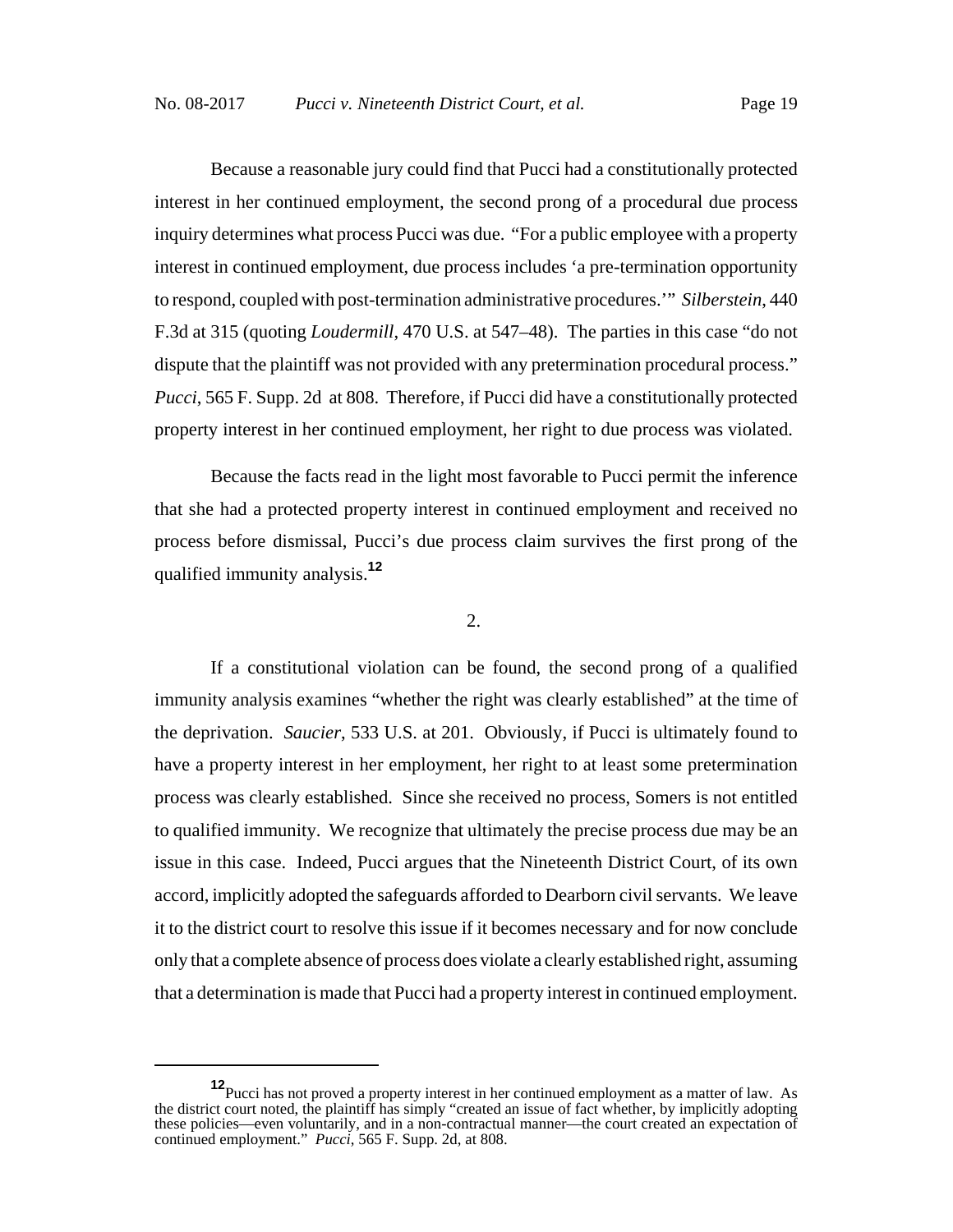B.

Somers has also raised a defense of qualified immunity with respect to Pucci's First Amendment retaliation claim. As with the due process claim, the qualified immunity analysis must assess whether Pucci has claimed a constitutional violation based on the record, and, if so, whether the right was clearly established at the time of termination.

| $\sim$ |  |
|--------|--|

A plaintiff alleging First Amendment retaliation "must prove that 1) he engaged in protected conduct, 2) the defendant took an adverse action that would deter a person of ordinary firmness from continuing to engage in that conduct, and 3) the adverse action was taken at least in part because of the exercise of the protected conduct." *Siggers-El v. Barlow*, 412 F.3d 693, 699 (6th Cir. 2005) (citing *Thaddeus-X v. Blatter*, 175 F.3d 378, 393 (6th Cir. 1999) (*en banc*)).

In this case, the central issue within the "protected conduct" prong revolves around whether Pucci's speech was protected at all, given that she was a government employee at the time. The Supreme Court has explained "that when a public employee speaks . . . as an employee upon matters only of personal interest . . . a federal court is not the appropriate forum in which to review the wisdom of a personnel decision taken by a public agency allegedly in reaction to the employee's behavior." *Connick v. Myers*, 461 U.S. 138, 147 (1983). However, "public employees do not surrender all their First Amendment rights by reason of their employment. Rather, the First Amendment protects a public employee's right, in certain circumstances, to speak as a citizen addressing matters of public concern." *Garcetti v. Ceballos*, 547 U.S. 410, 417 (2006). But "when public employees speak pursuant to their official duties rather than as citizens, the Constitution does not insulate their communications from employer discipline." *Weisbarth v. Geauga Park Dist.*, 499 F. 3d 538, 546 (6th Cir. 2007) (internal quotation marks omitted). To establish whether a public employee is speaking as a citizen, we look to numerous indicia establishing the "scope of the employee's professional duties," *Garcetti*, 547 U.S. at 425, including "ad hoc or de facto duties . . . within the scope of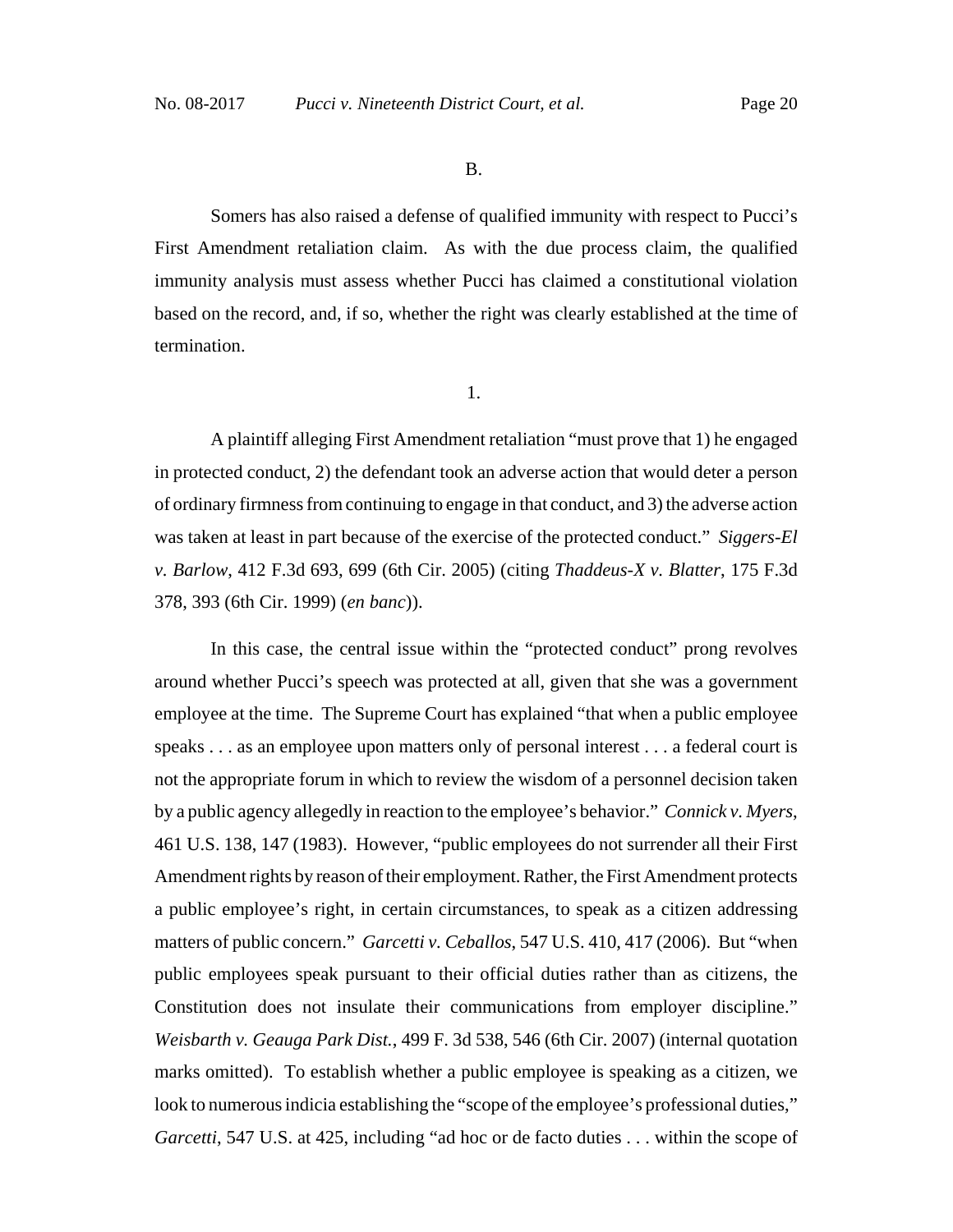an employee's official responsibilities despite not appearing in any written job description." *Weisbarth*, 499 F.3d at 544.

Somers argues that Pucci's speech about his practices was an internal complaint about other court personnel, and therefore her speech is not protected. Whether Pucci's complaint to SCAO was within her workplace duties is a question of fact, but a favorable reading of the record indicates that her complaints fell outside Pucci's assigned tasks as an administrator, given that this was an extraordinary rather than everyday communication. Similarly, the nature of Pucci's complaints implicates the propriety and legality of public, in-court judicial conduct, and renders her speech of sufficient public gravity to warrant First Amendment protection. *See Marohnic v. Walker*, 800 F.2d 613, 616 (6th Cir.1986) ("Public interest is near its zenith when ensuring that public organizations are being operated in accordance with the law.").**<sup>13</sup>**

The second and third prongs of a First Amendment retaliation claim are equally established under the facts in the record, taken in light favorable to the plaintiff. Pucci's termination would obviously deter a person of ordinary firmness from continuing to engage in conduct for which they were fired. *Cockrel v. Shelby County School Dist.*, 270 F.3d 1036, 1055 (6th Cir. 2001). Similarly, as to causation, "Somers set in motion the process to eliminate the plaintiff's job within months of his assumption of authority as chief judge. Moreover, the record contains abundant evidence of his animosity toward the plaintiff's continued employment with the court and his efforts to remove her from the employee [rolls] even before he assumed that position.  $\ldots$  A jury could conclude from this evidence that Judge Somers's motives for removing the plaintiff were unconstitutional and retaliatory." *Pucci v. Nineteenth District Court*, 565 F. Supp. 2d 792, 810 (E.D. Mich. 2008). Reading the record in her favor, Pucci has a valid First Amendment retaliation claim.

**<sup>13</sup>**If the plaintiff shows that the speech at issue addresses a matter of public concern, the court must also consider whether the employer had an overriding state interest in efficient public service that would be undermined by the speech. *Pickering v. Bd. of Educ.*, 391 U.S. 563, 568 (1968). Somers, however, has offered no reason that raising the sorts of concerns voiced here would jeopardize judicial efficiency. Therefore, *Pickering* balancing is satisfied.